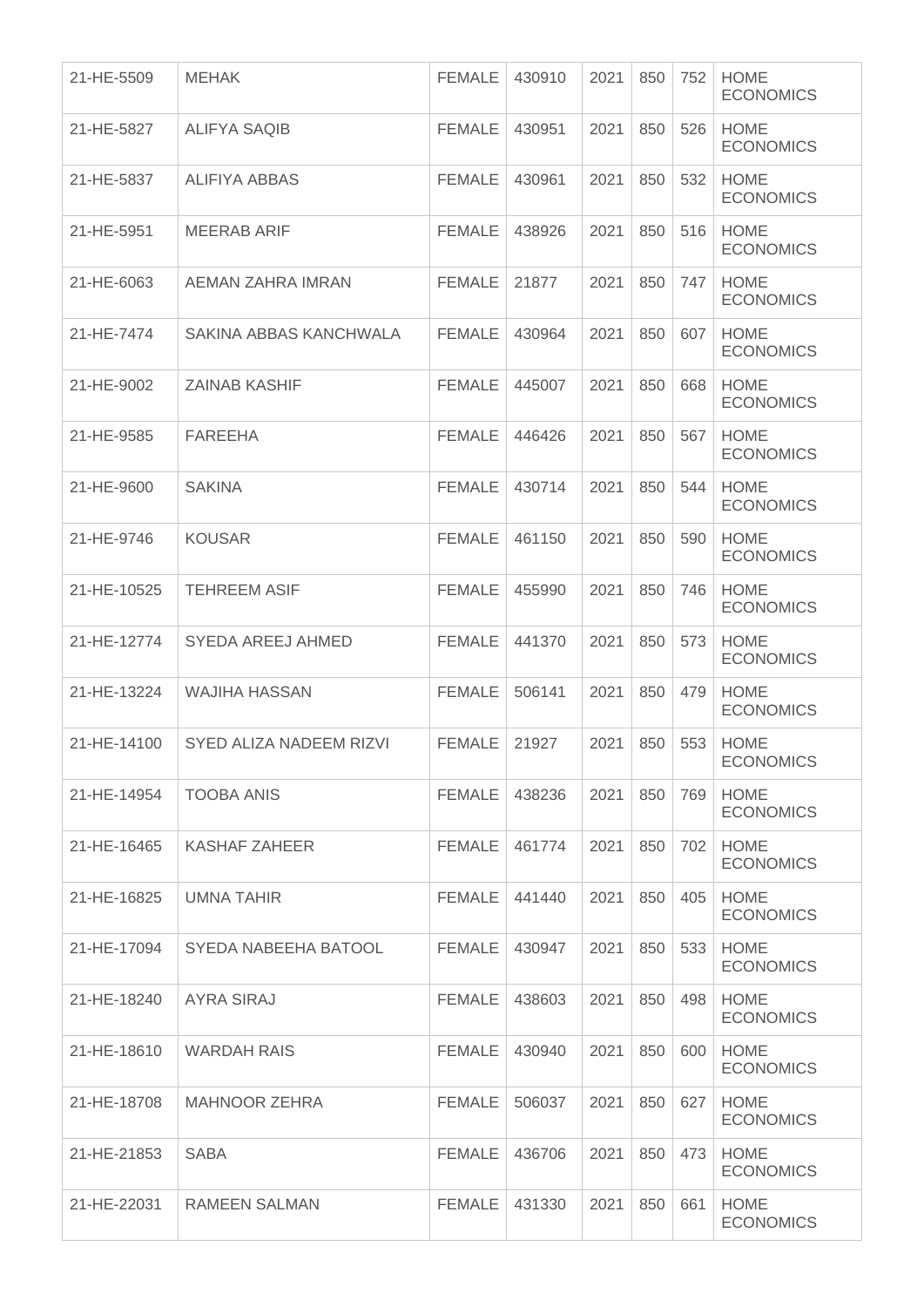| 21-HE-26622 | <b>ZUHA</b>               | <b>FEMALE</b> | 446628 | 2021 | 850 | 651 | <b>HOME</b><br><b>ECONOMICS</b> |
|-------------|---------------------------|---------------|--------|------|-----|-----|---------------------------------|
| 21-HE-26880 | RABIA IMTIAZ              | <b>FEMALE</b> | 441528 | 2021 | 850 | 353 | <b>HOME</b><br><b>ECONOMICS</b> |
| 21-HE-26972 | SYEDA AREESHA FATIMA      | <b>FEMALE</b> | 454827 | 2021 | 850 | 550 | <b>HOME</b><br><b>ECONOMICS</b> |
| 21-HE-26982 | <b>ALIZA PAREKH</b>       | <b>FEMALE</b> | 449335 | 2021 | 850 | 742 | <b>HOME</b><br><b>ECONOMICS</b> |
| 21-HE-27552 | AMNA ASIM                 | <b>FEMALE</b> | 436045 | 2021 | 850 | 617 | <b>HOME</b><br><b>ECONOMICS</b> |
| 21-HE-27703 | RAMLA RAZI                | <b>FEMALE</b> | 442385 | 2021 | 850 | 445 | <b>HOME</b><br><b>ECONOMICS</b> |
| 21-HE-27876 | <b>FATIMA MUTAHIR ALI</b> | <b>FEMALE</b> | 451505 | 2021 | 850 | 526 | <b>HOME</b><br><b>ECONOMICS</b> |
| 21-HE-28251 | <b>MAIRA</b>              | <b>FEMALE</b> | 431093 | 2021 | 850 | 644 | <b>HOME</b><br><b>ECONOMICS</b> |
| 21-HE-28523 | <b>HAFSA AFZAL AHMED</b>  | <b>FEMALE</b> | 443523 | 2021 | 850 | 522 | <b>HOME</b><br><b>ECONOMICS</b> |
| 21-HE-28725 | <b>TUBA MERAJ</b>         | <b>FEMALE</b> | 431722 | 2021 | 850 | 387 | <b>HOME</b><br><b>ECONOMICS</b> |
| 21-HE-28787 | <b>MARIA</b>              | <b>FEMALE</b> | 21294  | 2021 | 850 | 595 | <b>HOME</b><br><b>ECONOMICS</b> |
| 21-HE-28966 | <b>GHANMMA KHALID</b>     | <b>FEMALE</b> | 441625 | 2021 | 850 | 359 | <b>HOME</b><br><b>ECONOMICS</b> |
| 21-HE-29188 | <b>HUDA FAHAD</b>         | <b>FEMALE</b> | 439810 | 2021 | 850 | 718 | <b>HOME</b><br><b>ECONOMICS</b> |
| 21-HE-29328 | <b>WARDA JAVED</b>        | <b>FEMALE</b> | 446128 | 2021 | 850 | 412 | <b>HOME</b><br><b>ECONOMICS</b> |
| 21-HE-29387 | SABIKA KHALID             | FEMALE        | 447149 | 2021 | 850 | 411 | <b>HOME</b><br><b>ECONOMICS</b> |
| 21-HE-29538 | <b>ARMISH HASSAN</b>      | <b>FEMALE</b> | 440398 | 2021 | 850 | 405 | <b>HOME</b><br><b>ECONOMICS</b> |
| 21-HE-29615 | AATIKA JAWED              | <b>FEMALE</b> | 437063 | 2021 | 850 | 590 | <b>HOME</b><br><b>ECONOMICS</b> |
| 21-HE-29702 | <b>IQRA NOOR</b>          | <b>FEMALE</b> | 460110 | 2021 | 850 | 411 | <b>HOME</b><br><b>ECONOMICS</b> |
| 21-HE-29940 | <b>ALISHBA</b>            | FEMALE        | 442367 | 2021 | 850 | 508 | <b>HOME</b><br><b>ECONOMICS</b> |
| 21-HE-30038 | NEHA IMRAN                | <b>FEMALE</b> | 452345 | 2021 | 850 | 516 | <b>HOME</b><br><b>ECONOMICS</b> |
| 21-HE-30147 | <b>SANA ANSARI</b>        | <b>FEMALE</b> | 444641 | 2021 | 850 | 633 | <b>HOME</b><br><b>ECONOMICS</b> |
| 21-HE-30589 | ALISHBA RAZA NAQVI        | <b>FEMALE</b> | 22011  | 2021 | 850 | 767 | <b>HOME</b><br><b>ECONOMICS</b> |
| 21-HE-30686 | ALISHBA IMRAN             | <b>FEMALE</b> | 486368 | 2021 | 850 | 819 | <b>HOME</b><br><b>ECONOMICS</b> |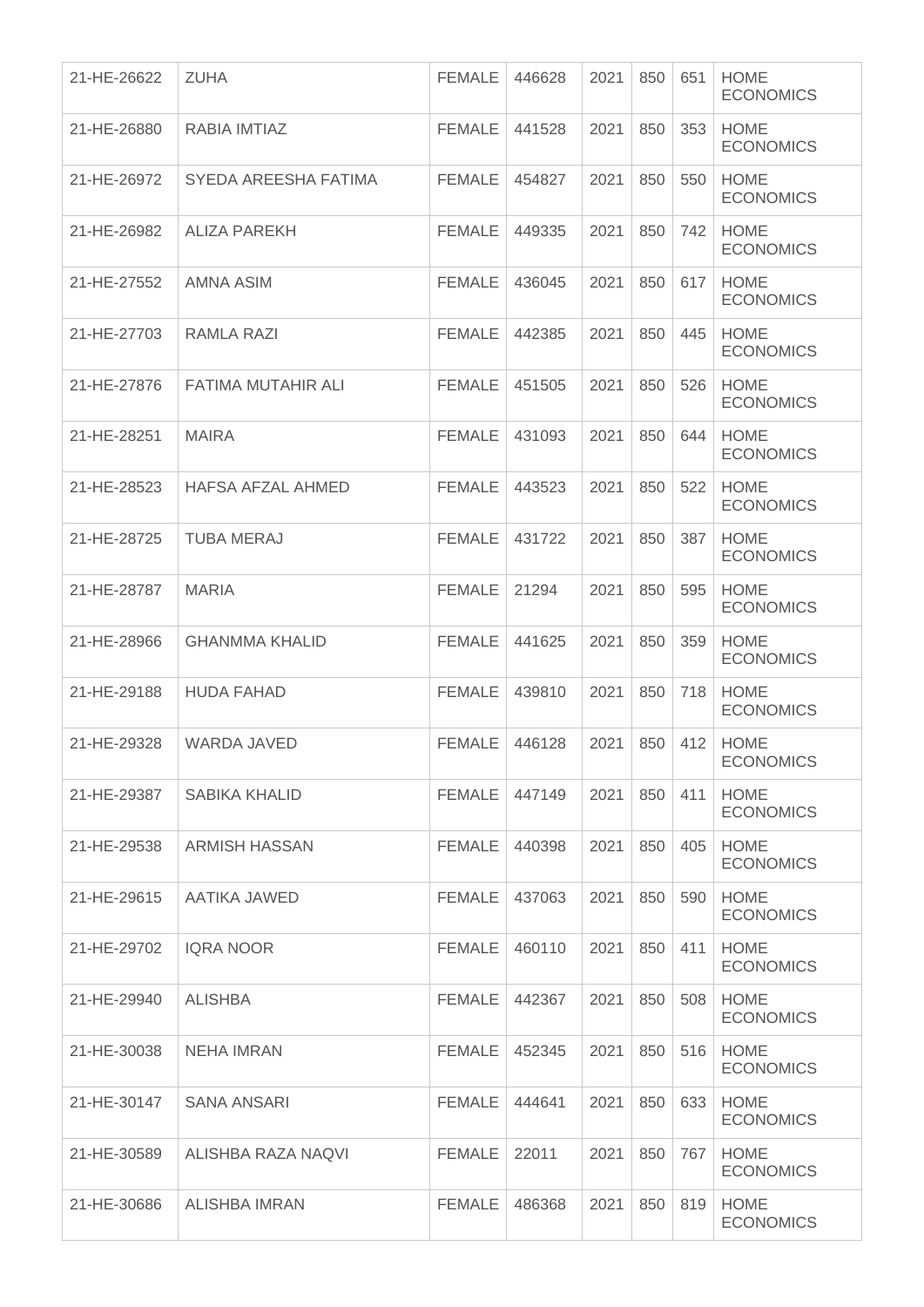| 21-HE-30714 | <b>GHINA FATIMA</b>    | <b>FEMALE</b> | 505642 | 2021 | 850 | 580 | <b>HOME</b><br><b>ECONOMICS</b> |
|-------------|------------------------|---------------|--------|------|-----|-----|---------------------------------|
| 21-HE-30829 | <b>MAHNOOR AZEEM</b>   | <b>FEMALE</b> | 444127 | 2021 | 850 | 627 | <b>HOME</b><br><b>ECONOMICS</b> |
| 21-HE-30836 | RUKH E ZEHRA           | <b>FEMALE</b> | 406046 | 2021 | 850 | 439 | <b>HOME</b><br><b>ECONOMICS</b> |
| 21-HE-31345 | <b>SHANZA FAROOQUE</b> | <b>FEMALE</b> | 444548 | 2021 | 850 | 388 | <b>HOME</b><br><b>ECONOMICS</b> |
| 21-HE-31506 | NUDBA ZEHRA            | <b>FEMALE</b> | 506027 | 2021 | 850 | 681 | <b>HOME</b><br><b>ECONOMICS</b> |
| 21-HE-31540 | MALAIKA ABDUL RAZZAK   | <b>FEMALE</b> | 441514 | 2021 | 850 | 377 | <b>HOME</b><br><b>ECONOMICS</b> |
| 21-HE-31587 | <b>ADEENA</b>          | <b>FEMALE</b> | 470684 | 2021 | 850 | 711 | <b>HOME</b><br><b>ECONOMICS</b> |
| 21-HE-31709 | AAMNA SULTANA          | <b>FEMALE</b> | 443273 | 2021 | 850 | 762 | <b>HOME</b><br><b>ECONOMICS</b> |
| 21-HE-32422 | <b>ASHMAL HAMEED</b>   | <b>FEMALE</b> | 456070 | 2020 | 850 | 599 | <b>HOME</b><br><b>ECONOMICS</b> |
| 21-HE-33002 | <b>UMAIMA FAISAL</b>   | <b>FEMALE</b> | 436649 | 2021 | 850 | 645 | <b>HOME</b><br><b>ECONOMICS</b> |
| 21-HE-33025 | <b>FILZA JAVED</b>     | <b>FEMALE</b> | 489204 | 2021 | 850 | 762 | <b>HOME</b><br><b>ECONOMICS</b> |
| 21-HE-33473 | <b>BARINA NASEEM</b>   | <b>FEMALE</b> | 438941 | 2021 | 850 | 438 | <b>HOME</b><br><b>ECONOMICS</b> |
| 21-HE-33608 | <b>FARIHA SAMI</b>     | <b>FEMALE</b> | 439214 | 2021 | 850 | 526 | <b>HOME</b><br><b>ECONOMICS</b> |
| 21-HE-33903 | <b>WANIYA AHMED</b>    | <b>FEMALE</b> | 442470 | 2021 | 850 | 373 | <b>HOME</b><br><b>ECONOMICS</b> |
| 21-HE-34192 | <b>INSIA</b>           | <b>FEMALE</b> | 468285 | 2021 | 850 | 431 | <b>HOME</b><br><b>ECONOMICS</b> |
| 21-HE-34278 | MARIUM RIZWAN AHMED    | <b>FEMALE</b> | 505888 | 2021 | 850 | 702 | <b>HOME</b><br><b>ECONOMICS</b> |
| 21-HE-34340 | <b>MARIUM IQBAL</b>    | <b>FEMALE</b> | 432384 | 2021 | 850 | 364 | <b>HOME</b><br><b>ECONOMICS</b> |
| 21-HE-34884 | SYEDA EMAAN BILAL      | <b>FEMALE</b> | 440810 | 2021 | 850 | 465 | <b>HOME</b><br><b>ECONOMICS</b> |
| 21-HE-34950 | <b>UME HANI</b>        | <b>FEMALE</b> | 470733 | 2021 | 850 | 600 | <b>HOME</b><br><b>ECONOMICS</b> |
| 21-HE-35115 | AMAMA TARIQ            | <b>FEMALE</b> | 468597 | 2021 | 850 | 633 | <b>HOME</b><br><b>ECONOMICS</b> |
| 21-HE-35428 | <b>KIRAN ARSHAD</b>    | <b>FEMALE</b> | 431090 | 2021 | 850 | 404 | <b>HOME</b><br><b>ECONOMICS</b> |
| 21-HE-36774 | <b>MAHNOOR</b>         | <b>FEMALE</b> | 431092 | 2021 | 850 | 617 | <b>HOME</b><br><b>ECONOMICS</b> |
| 21-HE-37771 | <b>FASIHA JAMAL</b>    | <b>FEMALE</b> | 462794 | 2021 | 850 | 785 | <b>HOME</b><br><b>ECONOMICS</b> |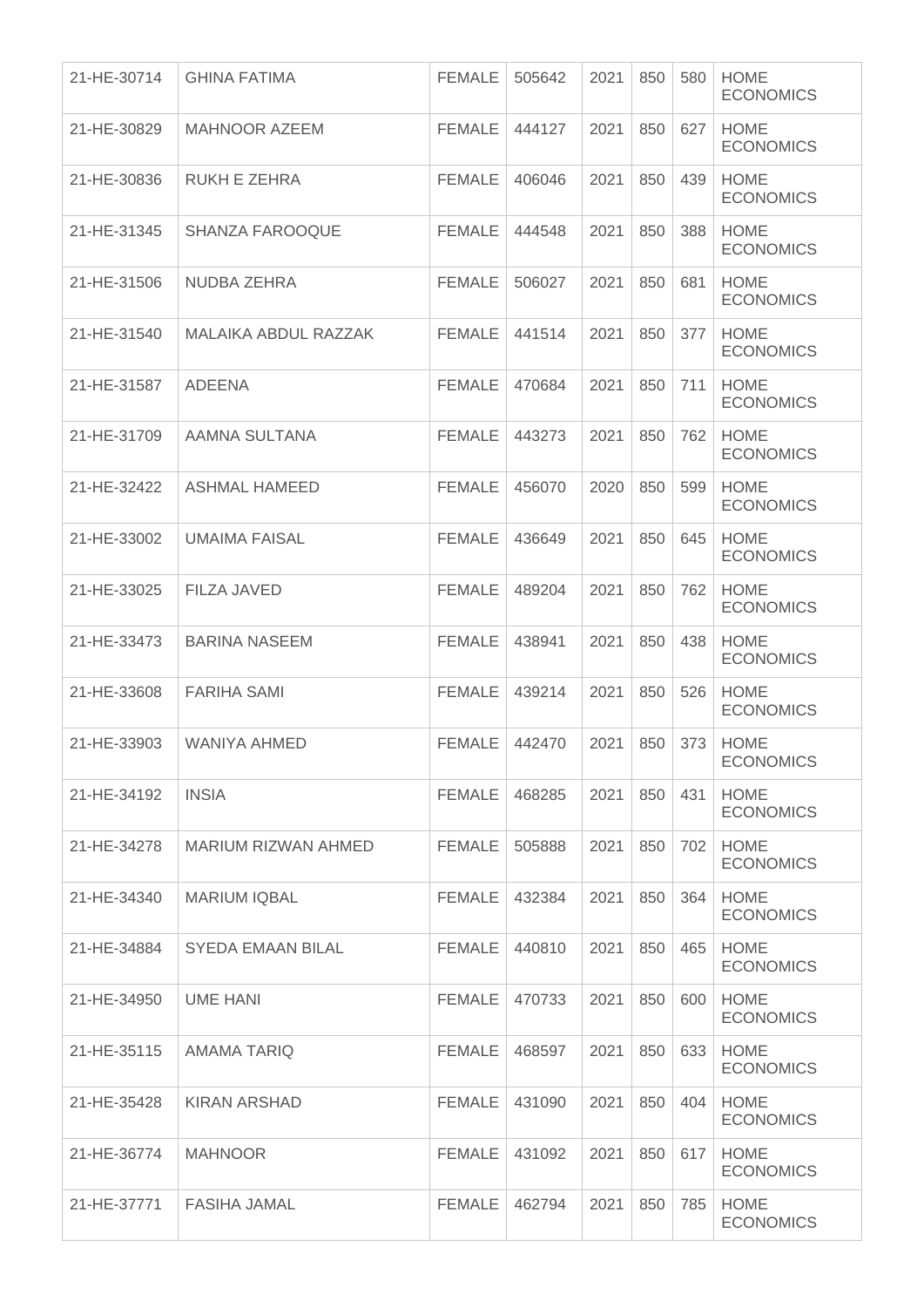| 21-HE-38007 | <b>MANAHIL EJAZ</b>       | <b>FEMALE</b> | 461518  | 2021 | 850 | 404 | <b>HOME</b><br><b>ECONOMICS</b> |
|-------------|---------------------------|---------------|---------|------|-----|-----|---------------------------------|
| 21-HE-38225 | <b>HADIA NAEEM UDDIN</b>  | <b>FEMALE</b> | 438839  | 2021 | 850 | 775 | <b>HOME</b><br><b>ECONOMICS</b> |
| 21-HE-38283 | AFEEN ALI SIDDIQUI        | <b>FEMALE</b> | 441182  | 2021 | 850 | 752 | <b>HOME</b><br><b>ECONOMICS</b> |
| 21-HE-38416 | RABYA MUZAFFAR            | <b>FEMALE</b> | 441275  | 2021 | 850 | 532 | <b>HOME</b><br><b>ECONOMICS</b> |
| 21-HE-38862 | <b>HALEEMA ZUBERI</b>     | <b>FEMALE</b> | 1536104 | 2021 | 850 | 488 | <b>HOME</b><br><b>ECONOMICS</b> |
| 21-HE-38919 | <b>MAHANOOR SHAKIR</b>    | <b>FEMALE</b> | 434584  | 2020 | 850 | 374 | <b>HOME</b><br><b>ECONOMICS</b> |
| 21-HE-39218 | WANIA ALI                 | <b>FEMALE</b> | 433227  | 2021 | 850 | 748 | <b>HOME</b><br><b>ECONOMICS</b> |
| 21-HE-39361 | <b>ZUNERAH KHAN</b>       | <b>FEMALE</b> | 510670  | 2020 | 850 | 404 | <b>HOME</b><br><b>ECONOMICS</b> |
| 21-HE-40101 | <b>MAHROSH KHURRAM</b>    | <b>FEMALE</b> | 433509  | 2021 | 850 | 580 | <b>HOME</b><br><b>ECONOMICS</b> |
| 21-HE-40147 | <b>MAHNOOR SHAKIR</b>     | <b>FEMALE</b> | 434585  | 2020 | 850 | 377 | <b>HOME</b><br><b>ECONOMICS</b> |
| 21-HE-40541 | <b>ISHA NADEEM</b>        | <b>FEMALE</b> | 468223  | 2021 | 850 | 378 | <b>HOME</b><br><b>ECONOMICS</b> |
| 21-HE-40621 | LAIBA                     | <b>FEMALE</b> | 472587  | 2020 | 850 | 533 | <b>HOME</b><br><b>ECONOMICS</b> |
| 21-HE-40710 | <b>AQSA</b>               | <b>FEMALE</b> | 505291  | 2021 | 850 | 701 | <b>HOME</b><br><b>ECONOMICS</b> |
| 21-HE-40918 | <b>YUMNA</b>              | <b>FEMALE</b> | 470712  | 2021 | 850 | 734 | <b>HOME</b><br><b>ECONOMICS</b> |
| 21-HE-41467 | <b>ZOYA KAMRAN</b>        | <b>FEMALE</b> | 449271  | 2021 | 850 | 786 | <b>HOME</b><br><b>ECONOMICS</b> |
| 21-HE-41905 | <b>HAMDIA TALHA</b>       | <b>FEMALE</b> | 439311  | 2021 | 850 | 431 | <b>HOME</b><br><b>ECONOMICS</b> |
| 21-HE-41948 | AREEBA                    | <b>FEMALE</b> | 1529032 | 2021 | 850 | 608 | <b>HOME</b><br><b>ECONOMICS</b> |
| 21-HE-42219 | <b>EESHA ATIF</b>         | <b>FEMALE</b> | 446727  | 2020 | 850 | 782 | <b>HOME</b><br><b>ECONOMICS</b> |
| 21-HE-42813 | <b>HAWRA HUSSAIN</b>      | FEMALE        | 430672  | 2021 | 850 | 499 | <b>HOME</b><br><b>ECONOMICS</b> |
| 21-HE-43374 | <b>HIJAB FATIMA</b>       | <b>FEMALE</b> | 488639  | 2021 | 850 | 768 | <b>HOME</b><br><b>ECONOMICS</b> |
| 21-HE-44158 | <b>UMME HANIYA KAMRAN</b> | <b>FEMALE</b> | 439706  | 2021 | 850 | 712 | <b>HOME</b><br><b>ECONOMICS</b> |
| 21-HE-44939 | <b>NAKIA</b>              | <b>FEMALE</b> | 21310   | 2021 | 850 | 581 | <b>HOME</b><br><b>ECONOMICS</b> |
| 21-HE-45081 | <b>MAHAM YASEEN</b>       | <b>FEMALE</b> | 552431  | 2021 | 850 | 703 | <b>HOME</b><br><b>ECONOMICS</b> |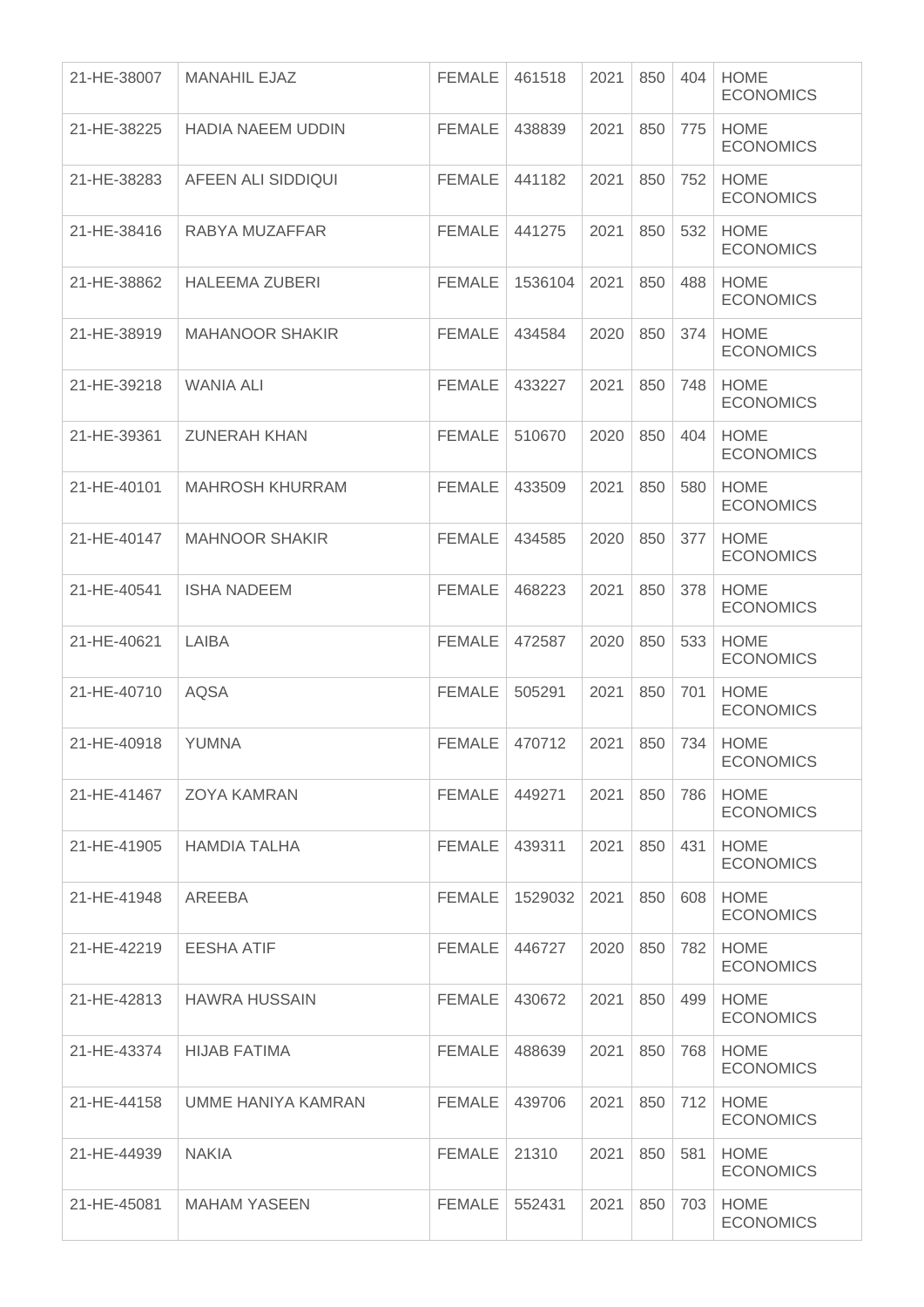| 21-HE-45681 | ALIFIAH SHABBIR HUSSAIN<br><b>UJJAIN</b> | <b>FEMALE</b> | 21304  | 2021 | 850 | 686 | <b>HOME</b><br><b>ECONOMICS</b> |
|-------------|------------------------------------------|---------------|--------|------|-----|-----|---------------------------------|
| 21-HE-46034 | FALAK NUMA WAJID                         | <b>FEMALE</b> | 552679 | 2021 | 850 | 696 | <b>HOME</b><br><b>ECONOMICS</b> |
| 21-HE-46309 | KANZAH WASIM                             | <b>FEMALE</b> | 21775  | 2021 | 850 | 665 | <b>HOME</b><br><b>ECONOMICS</b> |
| 21-HE-46344 | <b>SYEDA BEENISH MAJID</b>               | <b>FEMALE</b> | 443698 | 2021 | 850 | 412 | <b>HOME</b><br><b>ECONOMICS</b> |
| 21-HE-46682 | AMATULLAH                                | <b>FEMALE</b> | 21305  | 2021 | 850 | 735 | <b>HOME</b><br><b>ECONOMICS</b> |
| 21-HE-47076 | LAIBA YAQOOB                             | <b>FEMALE</b> | 447856 | 2021 | 850 | 437 | <b>HOME</b><br><b>ECONOMICS</b> |
| 21-HE-47290 | AYESHA JAMEEL RATHORE                    | <b>FEMALE</b> | 454241 | 2021 | 850 | 837 | <b>HOME</b><br><b>ECONOMICS</b> |
| 21-HE-48043 | KHADIJA HASHIM                           | <b>FEMALE</b> | 555051 | 2021 | 850 | 703 | <b>HOME</b><br><b>ECONOMICS</b> |
| 21-HE-48259 | <b>IQRA ASIF</b>                         | <b>FEMALE</b> | 489659 | 2021 | 850 | 479 | <b>HOME</b><br><b>ECONOMICS</b> |
| 21-HE-48463 | <b>MISBAH</b>                            | <b>FEMALE</b> | 932233 | 2019 | 850 | 615 | <b>HOME</b><br><b>ECONOMICS</b> |
| 21-HE-48504 | <b>KAINAT</b>                            | <b>FEMALE</b> | 550438 | 2021 | 850 | 365 | <b>HOME</b><br><b>ECONOMICS</b> |
| 21-HE-48557 | <b>HUMAIRA ZUBAIR</b>                    | <b>FEMALE</b> | 447619 | 2020 | 850 | 741 | <b>HOME</b><br><b>ECONOMICS</b> |
| 21-HE-48712 | <b>AISHA ASLAM</b>                       | <b>FEMALE</b> | 552676 | 2021 | 850 | 687 | <b>HOME</b><br><b>ECONOMICS</b> |
| 21-HE-48894 | <b>KAINAT</b>                            | <b>FEMALE</b> | 626490 | 2021 | 850 | 473 | <b>HOME</b><br><b>ECONOMICS</b> |
| 21-HE-49063 | MEHAK YAMEEN                             | FEMALE        | 932230 | 2019 | 850 | 530 | <b>HOME</b><br><b>ECONOMICS</b> |
| 21-HE-49220 | <b>JAVARIA</b>                           | <b>FEMALE</b> | 932234 | 2019 | 850 | 538 | <b>HOME</b><br><b>ECONOMICS</b> |
| 21-HE-50001 | <b>IQRA ALI</b>                          | <b>FEMALE</b> | 455066 | 2021 | 850 | 431 | <b>HOME</b><br><b>ECONOMICS</b> |
| 21-HE-50115 | <b>JAMILA</b>                            | <b>FEMALE</b> | 556105 | 2021 | 850 | 747 | <b>HOME</b><br><b>ECONOMICS</b> |
| 21-HE-50365 | <b>NEHA</b>                              | <b>FEMALE</b> | 440531 | 2021 | 850 | 421 | <b>HOME</b><br><b>ECONOMICS</b> |
| 21-HE-50454 | <b>SAFA</b>                              | FEMALE        | 552700 | 2021 | 850 | 714 | <b>HOME</b><br><b>ECONOMICS</b> |
| 21-HE-52151 | <b>HAJRAH ABID</b>                       | <b>FEMALE</b> | 21771  | 2021 | 850 | 835 | <b>HOME</b><br><b>ECONOMICS</b> |
| 21-HE-52503 | <b>TOOBA IMRAN</b>                       | <b>FEMALE</b> | 438835 | 2021 | 850 | 836 | <b>HOME</b><br><b>ECONOMICS</b> |
| 21-HE-52834 | FATEMA KHUZEMA                           | <b>FEMALE</b> | 21769  | 2021 | 850 | 676 | <b>HOME</b><br><b>ECONOMICS</b> |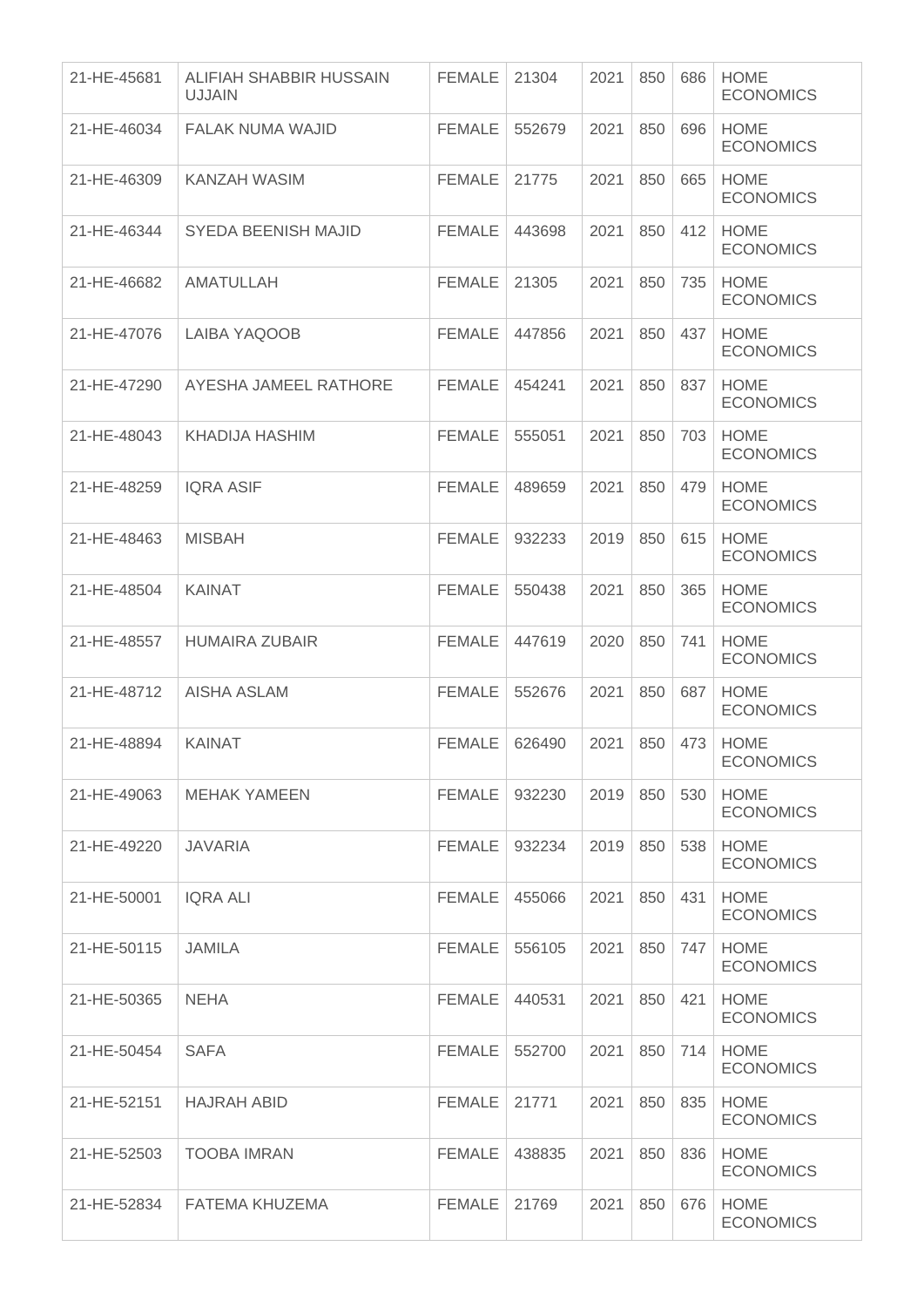| 21-HE-53042 | <b>GHANIA RABBANI</b>      | <b>FEMALE</b> | 435577 | 2021 | 850 | 645 | <b>HOME</b><br><b>ECONOMICS</b> |
|-------------|----------------------------|---------------|--------|------|-----|-----|---------------------------------|
| 21-HE-53484 | <b>MASOOMA YASIN</b>       | FEMALE        | 21782  | 2021 | 850 | 630 | <b>HOME</b><br><b>ECONOMICS</b> |
| 21-HE-53809 | <b>AAINA</b>               | <b>FEMALE</b> | 551990 | 2021 | 850 | 612 | <b>HOME</b><br><b>ECONOMICS</b> |
| 21-HE-54226 | <b>SIMRA</b>               | <b>FEMALE</b> | 428639 | 2021 | 850 | 489 | <b>HOME</b><br><b>ECONOMICS</b> |
| 21-HE-54310 | <b>MEHAK NOORANI</b>       | <b>FEMALE</b> | 21784  | 2021 | 850 | 644 | <b>HOME</b><br><b>ECONOMICS</b> |
| 21-HE-54757 | SYEDA ZAINAB AHMED         | <b>FEMALE</b> | 438302 | 2021 | 850 | 574 | <b>HOME</b><br><b>ECONOMICS</b> |
| 21-HE-54991 | <b>HIBA IBRAHIM</b>        | <b>FEMALE</b> | 439295 | 2021 | 850 | 769 | <b>HOME</b><br><b>ECONOMICS</b> |
| 21-HE-55177 | <b>FIZZA ZUBAIR HASSAN</b> | <b>FEMALE</b> | 436422 | 2021 | 850 | 378 | <b>HOME</b><br><b>ECONOMICS</b> |
| 21-HE-55551 | <b>MANAHIL</b>             | FEMALE        | 442119 | 2021 | 850 | 445 | <b>HOME</b><br><b>ECONOMICS</b> |
| 21-HE-55834 | <b>FARHA ASHFAQ</b>        | <b>FEMALE</b> | 488349 | 2021 | 850 | 465 | <b>HOME</b><br><b>ECONOMICS</b> |
| 21-HE-56607 | <b>IMAMA SHAKIL</b>        | <b>FEMALE</b> | 439296 | 2021 | 850 | 651 | <b>HOME</b><br><b>ECONOMICS</b> |
| 21-HE-57268 | <b>WARDA AHMED</b>         | <b>FEMALE</b> | 439221 | 2021 | 850 | 371 | <b>HOME</b><br><b>ECONOMICS</b> |
| 21-HE-57565 | AYESHA FAYYAZ              | <b>FEMALE</b> | 441675 | 2021 | 850 | 627 | <b>HOME</b><br><b>ECONOMICS</b> |
| 21-HE-57827 | <b>MARYAM SHAKIR</b>       | <b>FEMALE</b> | 440646 | 2021 | 850 | 607 | <b>HOME</b><br><b>ECONOMICS</b> |
| 21-HE-58120 | AYESHA KHAN                | FEMALE        | 439879 | 2021 | 850 | 508 | <b>HOME</b><br><b>ECONOMICS</b> |
| 21-HE-58335 | <b>IQRA NIAZI</b>          | <b>FEMALE</b> | 556974 | 2020 | 850 | 460 | <b>HOME</b><br><b>ECONOMICS</b> |
| 21-HE-58954 | <b>HAREEM</b>              | FEMALE        | 506854 | 2021 | 850 | 472 | <b>HOME</b><br><b>ECONOMICS</b> |
| 21-HE-59016 | RAVEEHA KHAN               | FEMALE        | 467753 | 2021 | 850 | 590 | <b>HOME</b><br><b>ECONOMICS</b> |
| 21-HE-59355 | <b>EMAAN SIKANDAR</b>      | <b>FEMALE</b> | 442114 | 2021 | 850 | 412 | <b>HOME</b><br><b>ECONOMICS</b> |
| 21-HE-59397 | <b>AIMAN SHAKEEL</b>       | <b>FEMALE</b> | 551988 | 2021 | 850 | 575 | <b>HOME</b><br><b>ECONOMICS</b> |
| 21-HE-60252 | <b>ALEEZA</b>              | <b>FEMALE</b> | 464267 | 2021 | 850 | 398 | <b>HOME</b><br><b>ECONOMICS</b> |
| 21-HE-60377 | AMNA WAJAHAT               | <b>FEMALE</b> | 443343 | 2021 | 850 | 550 | <b>HOME</b><br><b>ECONOMICS</b> |
| 21-HE-60386 | AYESHA ZAHID KHAN          | <b>FEMALE</b> | 505327 | 2021 | 850 | 560 | <b>HOME</b><br><b>ECONOMICS</b> |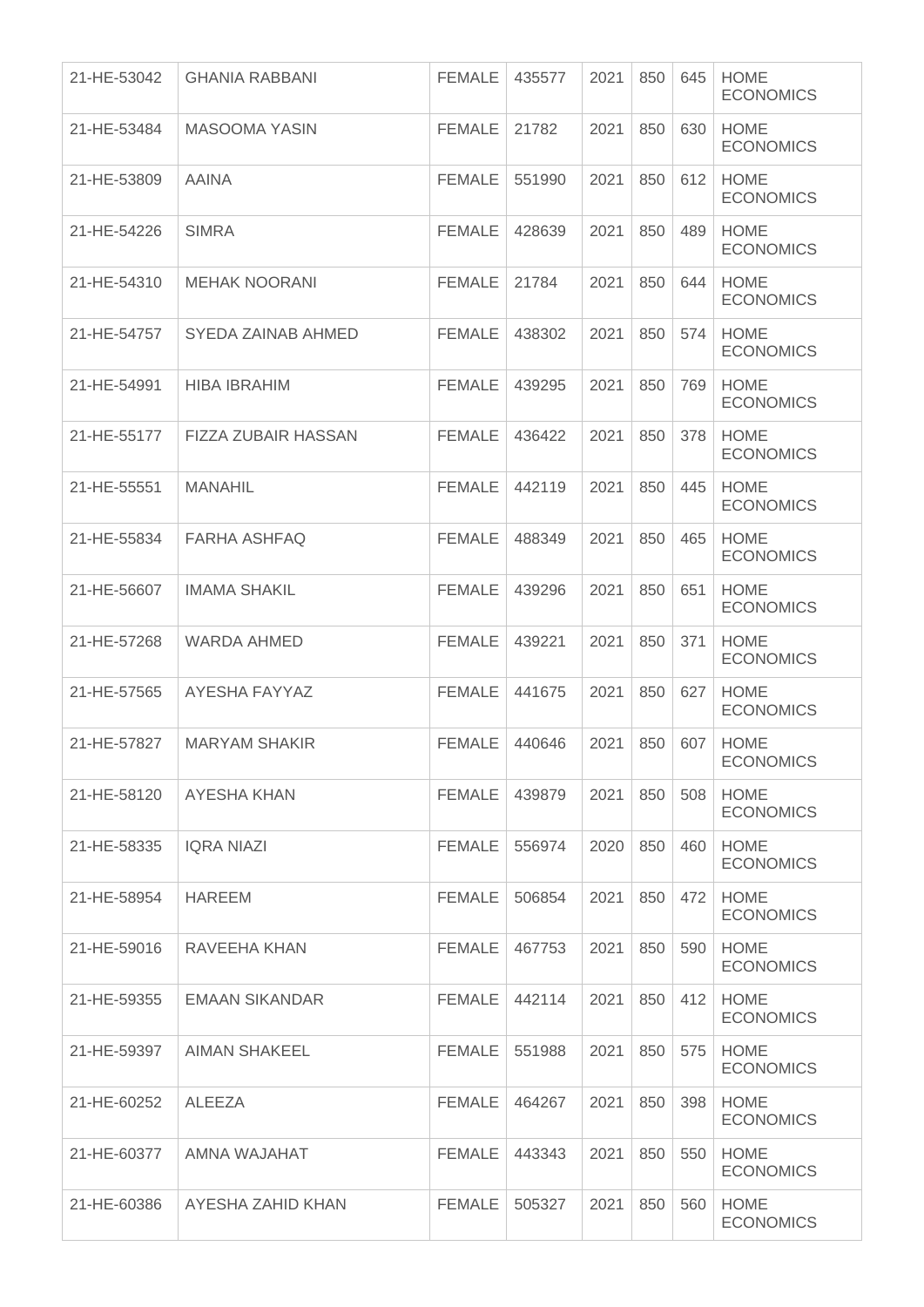| 21-HE-61240 | <b>TEHREEM TAUFIQ</b>       | <b>FEMALE</b> | 551987  | 2021 | 850 | 582 | <b>HOME</b><br><b>ECONOMICS</b> |
|-------------|-----------------------------|---------------|---------|------|-----|-----|---------------------------------|
| 21-HE-61562 | <b>KHADIJA ZAFAR</b>        | <b>FEMALE</b> | 551998  | 2021 | 850 | 635 | <b>HOME</b><br><b>ECONOMICS</b> |
| 21-HE-61654 | AQSA AYAZ                   | <b>FEMALE</b> | 439281  | 2021 | 850 | 589 | <b>HOME</b><br><b>ECONOMICS</b> |
| 21-HE-61771 | <b>WANIA TARIQ</b>          | <b>FEMALE</b> | 625195  | 2021 | 850 | 575 | <b>HOME</b><br><b>ECONOMICS</b> |
| 21-HE-62648 | USHNA KHURRAM               | <b>FEMALE</b> | 442301  | 2021 | 850 | 724 | <b>HOME</b><br><b>ECONOMICS</b> |
| 21-HE-63218 | <b>KHANSA ATHAR</b>         | <b>FEMALE</b> | 439903  | 2021 | 850 | 681 | <b>HOME</b><br><b>ECONOMICS</b> |
| 21-HE-63297 | <b>AAIZA KHAN</b>           | <b>FEMALE</b> | 444724  | 2021 | 850 | 768 | <b>HOME</b><br><b>ECONOMICS</b> |
| 21-HE-63480 | <b>SYEDA MUSKAN TIRMIZI</b> | <b>FEMALE</b> | 1529185 | 2021 | 850 | 580 | <b>HOME</b><br><b>ECONOMICS</b> |
| 21-HE-63601 | <b>JAWERIA SALEEM</b>       | <b>FEMALE</b> | 447810  | 2021 | 850 | 702 | <b>HOME</b><br><b>ECONOMICS</b> |
| 21-HE-63634 | <b>SYEDA NIMRA IMRAN</b>    | <b>FEMALE</b> | 446862  | 2021 | 850 | 713 | <b>HOME</b><br><b>ECONOMICS</b> |
| 21-HE-64300 | <b>MARWA ALI</b>            | <b>FEMALE</b> | 458008  | 2020 | 850 | 637 | <b>HOME</b><br><b>ECONOMICS</b> |
| 21-HE-64702 | ALIHA FATIMA                | <b>FEMALE</b> | 570055  | 2021 | 850 | 535 | <b>HOME</b><br><b>ECONOMICS</b> |
| 21-HE-64828 | <b>SAMIA AYAZ</b>           | <b>FEMALE</b> | 447080  | 2021 | 850 | 599 | <b>HOME</b><br><b>ECONOMICS</b> |
| 21-HE-64964 | RAUHAIFA SOHAIL             | <b>FEMALE</b> | 434133  | 2021 | 850 | 606 | <b>HOME</b><br><b>ECONOMICS</b> |
| 21-HE-65119 | AREESHA SALMAN              | <b>FEMALE</b> | 438858  | 2021 | 850 | 796 | <b>HOME</b><br><b>ECONOMICS</b> |
| 21-HE-65194 | SHIBRA SAMI                 | <b>FEMALE</b> | 442295  | 2021 | 850 | 657 | <b>HOME</b><br><b>ECONOMICS</b> |
| 21-HE-65823 | WANIA SHAMS UL ARFEEN       | <b>FEMALE</b> | 432918  | 2020 | 850 | 469 | <b>HOME</b><br><b>ECONOMICS</b> |
| 21-HE-66190 | <b>TOOBA AIJAZ</b>          | <b>FEMALE</b> | 428610  | 2021 | 850 | 406 | <b>HOME</b><br><b>ECONOMICS</b> |
| 21-HE-66470 | ABEERA NADEEM               | FEMALE        | 445902  | 2021 | 850 | 473 | <b>HOME</b><br><b>ECONOMICS</b> |
| 21-HE-66817 | <b>WALEEJAH TANVEER</b>     | <b>FEMALE</b> | 436904  | 2021 | 850 | 647 | <b>HOME</b><br><b>ECONOMICS</b> |
| 21-HE-66880 | YASHFEEN ZEHRA              | <b>FEMALE</b> | 555821  | 2021 | 850 | 541 | <b>HOME</b><br><b>ECONOMICS</b> |
| 21-HE-67838 | RAAZIA                      | <b>FEMALE</b> | 438861  | 2021 | 850 | 734 | <b>HOME</b><br><b>ECONOMICS</b> |
| 21-HE-68022 | <b>DANIYA</b>               | <b>FEMALE</b> | 431366  | 2021 | 850 | 372 | <b>HOME</b><br><b>ECONOMICS</b> |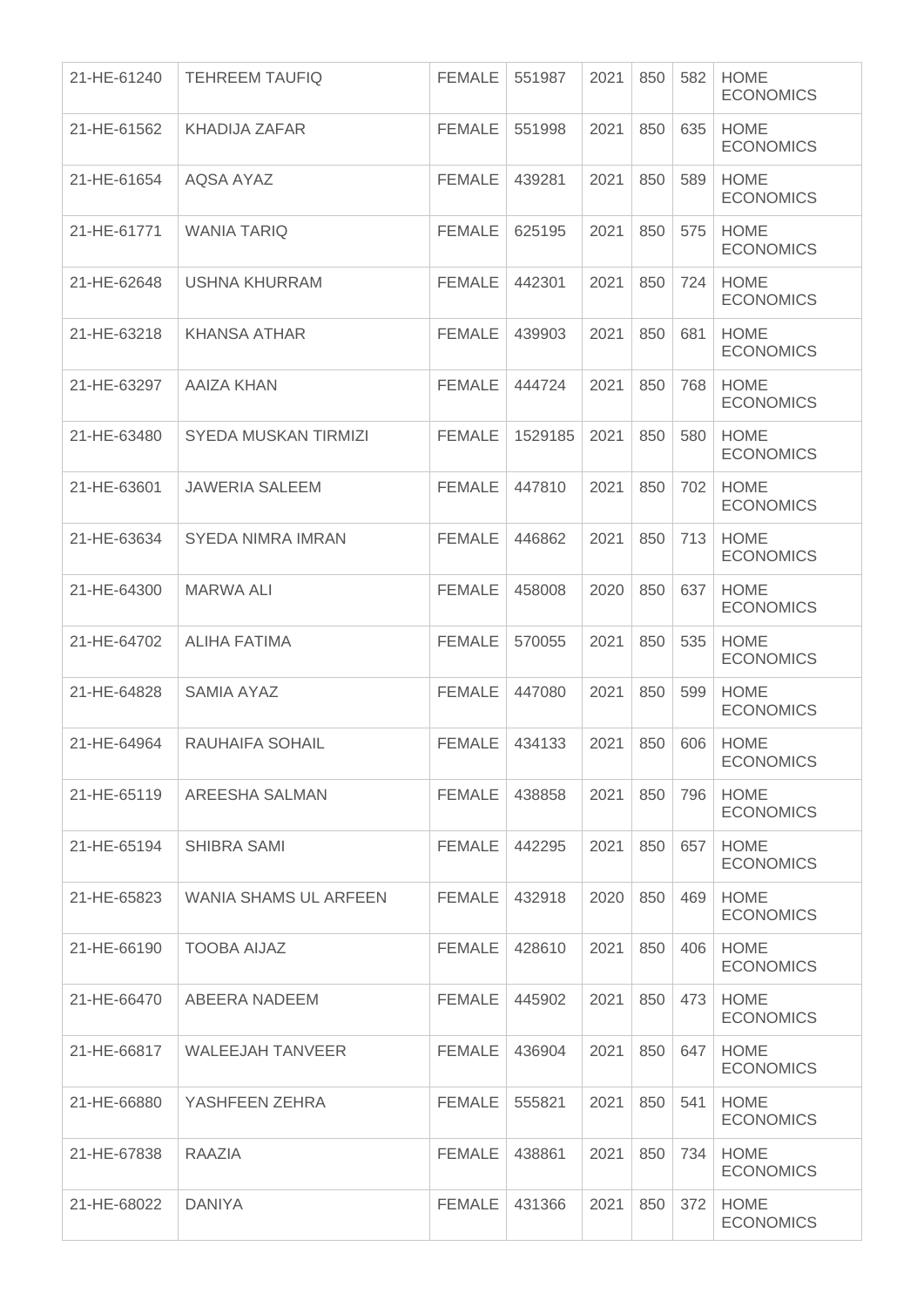| 21-HE-68121 | HIFZA AKBAR ALI        | <b>FEMALE</b> | 447797 | 2021 | 850 | 694 | <b>HOME</b><br><b>ECONOMICS</b> |
|-------------|------------------------|---------------|--------|------|-----|-----|---------------------------------|
| 21-HE-68316 | <b>SARA KHANUM</b>     | <b>FEMALE</b> | 466321 | 2021 | 850 | 718 | <b>HOME</b><br><b>ECONOMICS</b> |
| 21-HE-68547 | <b>UMM E HABIBA</b>    | <b>FEMALE</b> | 427627 | 2021 | 850 | 651 | <b>HOME</b><br><b>ECONOMICS</b> |
| 21-HE-69023 | <b>NEHA NASIR</b>      | <b>FEMALE</b> | 461122 | 2021 | 850 | 363 | <b>HOME</b><br><b>ECONOMICS</b> |
| 21-HE-69442 | NIGHAT ZAHRA           | <b>FEMALE</b> | 450096 | 2021 | 850 | 377 | <b>HOME</b><br><b>ECONOMICS</b> |
| 21-HE-69540 | SYEDA SAHABIA NIZAMI   | <b>FEMALE</b> | 430324 | 2021 | 850 | 724 | <b>HOME</b><br><b>ECONOMICS</b> |
| 21-HE-69963 | <b>RABIA FAISAL</b>    | <b>FEMALE</b> | 438852 | 2021 | 850 | 667 | <b>HOME</b><br><b>ECONOMICS</b> |
| 21-HE-70173 | FADEELA NAUMAN BAJWA   | <b>FEMALE</b> | 486632 | 2021 | 850 | 479 | <b>HOME</b><br><b>ECONOMICS</b> |
| 21-HE-70363 | SYEDA MUSKAN ZEHRA     | <b>FEMALE</b> | 555817 | 2021 | 850 | 659 | <b>HOME</b><br><b>ECONOMICS</b> |
| 21-HE-70378 | <b>ZUNAIRAH WASEEM</b> | <b>FEMALE</b> | 443640 | 2021 | 850 | 479 | <b>HOME</b><br><b>ECONOMICS</b> |
| 21-HE-70580 | <b>SABIHA SOHAIL</b>   | <b>FEMALE</b> | 432189 | 2021 | 850 | 694 | <b>HOME</b><br><b>ECONOMICS</b> |
| 21-HE-70951 | <b>KAINAT</b>          | <b>FEMALE</b> | 555812 | 2021 | 850 | 467 | <b>HOME</b><br><b>ECONOMICS</b> |
| 21-HE-71390 | <b>ANOSHA ANIS</b>     | <b>FEMALE</b> | 551989 | 2021 | 850 | 548 | <b>HOME</b><br><b>ECONOMICS</b> |
| 21-HE-71399 | <b>NOOR FATIMA</b>     | <b>FEMALE</b> | 431421 | 2021 | 850 | 573 | <b>HOME</b><br><b>ECONOMICS</b> |
| 21-HE-71482 | TAYYBA JAVAID          | FEMALE        | 432307 | 2021 | 850 | 647 | <b>HOME</b><br><b>ECONOMICS</b> |
| 21-HE-71739 | <b>SUMAYYA</b>         | <b>FEMALE</b> | 432305 | 2021 | 850 | 647 | <b>HOME</b><br><b>ECONOMICS</b> |
| 21-HE-71982 | <b>LAIBA ATIF</b>      | <b>FEMALE</b> | 433842 | 2021 | 850 | 455 | <b>HOME</b><br><b>ECONOMICS</b> |
| 21-HE-72064 | <b>MAHAM ZEHRA</b>     | <b>FEMALE</b> | 437304 | 2021 | 850 | 634 | <b>HOME</b><br><b>ECONOMICS</b> |
| 21-HE-72172 | <b>AFIFA</b>           | <b>FEMALE</b> | 503083 | 2020 | 850 | 361 | <b>HOME</b><br><b>ECONOMICS</b> |
| 21-HE-72833 | YUSRA ALI QURESHI      | <b>FEMALE</b> | 551159 | 2021 | 850 | 346 | <b>HOME</b><br><b>ECONOMICS</b> |
| 21-HE-73241 | <b>HANIA</b>           | <b>FEMALE</b> | 433192 | 2021 | 850 | 613 | <b>HOME</b><br><b>ECONOMICS</b> |
| 21-HE-73971 | <b>NAJILA NAZ</b>      | <b>FEMALE</b> | 440516 | 2021 | 850 | 342 | <b>HOME</b><br><b>ECONOMICS</b> |
| 21-HE-74370 | HUMAIRA MAQSOOD        | FEMALE        | 935047 | 2018 | 850 | 401 | <b>HOME</b><br><b>ECONOMICS</b> |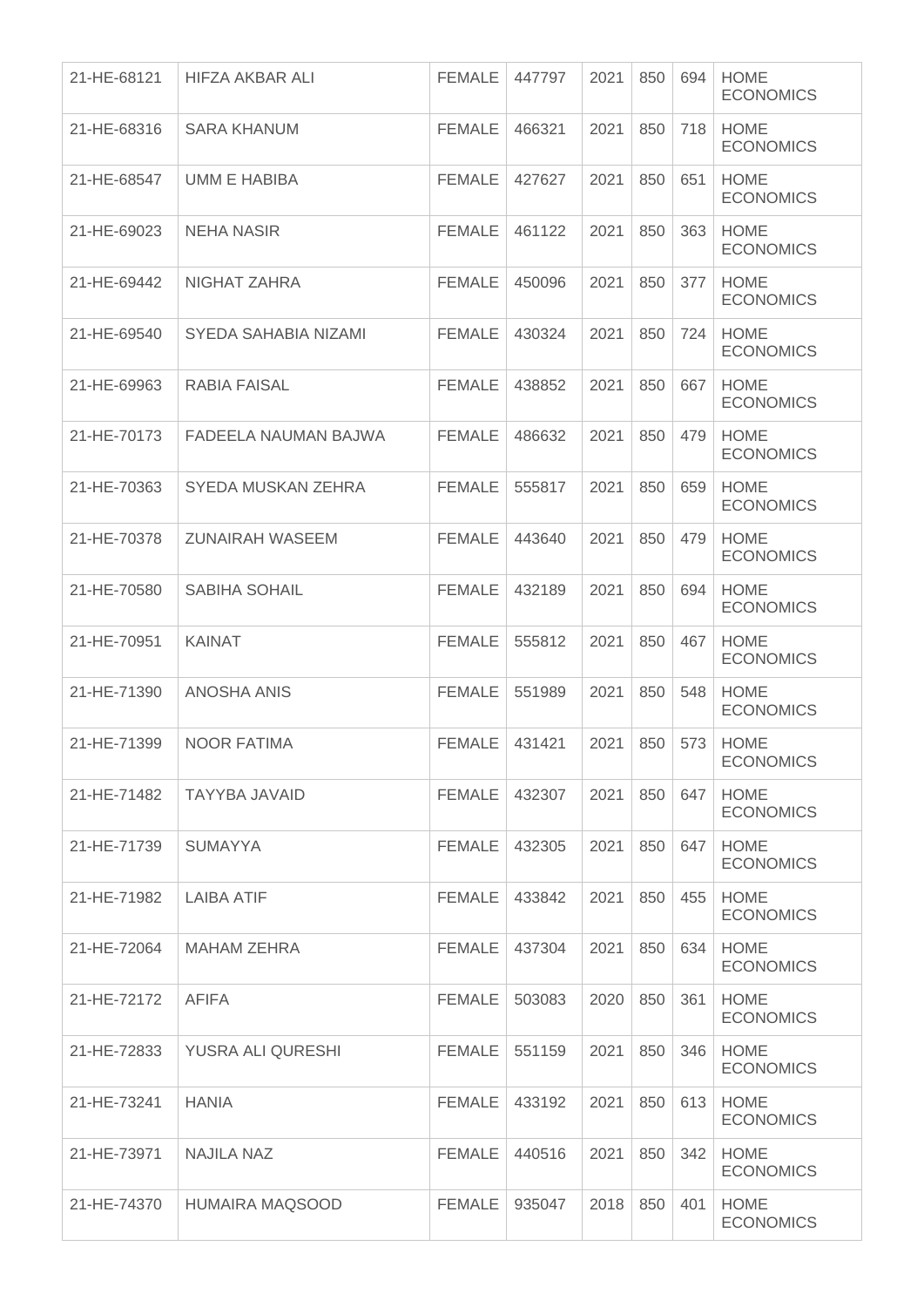| 21-HE-75005 | <b>LARAIB SHAMIM</b>      | <b>FEMALE</b> | 484457 | 2021 | 850 | 411 | <b>HOME</b><br><b>ECONOMICS</b> |
|-------------|---------------------------|---------------|--------|------|-----|-----|---------------------------------|
| 21-HE-75649 | <b>FABIHA</b>             | FEMALE        | 488616 | 2021 | 850 | 829 | <b>HOME</b><br><b>ECONOMICS</b> |
| 21-HE-75891 | <b>MUQADDAS SOOMRO</b>    | <b>FEMALE</b> | 557331 | 2018 | 850 | 467 | <b>HOME</b><br><b>ECONOMICS</b> |
| 21-HE-75908 | <b>DUAA</b>               | <b>FEMALE</b> | 481041 | 2018 | 850 | 566 | <b>HOME</b><br><b>ECONOMICS</b> |
| 21-HE-76215 | <b>AREEBA SHAHID</b>      | <b>FEMALE</b> | 445086 | 2021 | 850 | 734 | <b>HOME</b><br><b>ECONOMICS</b> |
| 21-HE-76889 | SYEDA FIZZA ALI           | <b>FEMALE</b> | 461581 | 2021 | 850 | 472 | <b>HOME</b><br><b>ECONOMICS</b> |
| 21-HE-76925 | <b>KINZA</b>              | <b>FEMALE</b> | 554497 | 2021 | 850 | 636 | <b>HOME</b><br><b>ECONOMICS</b> |
| 21-HE-77523 | <b>ROMAISA</b>            | <b>FEMALE</b> | 439460 | 2021 | 850 | 362 | <b>HOME</b><br><b>ECONOMICS</b> |
| 21-HE-78379 | <b>HAMDA HAYAT</b>        | <b>FEMALE</b> | 448560 | 2021 | 850 | 546 | <b>HOME</b><br><b>ECONOMICS</b> |
| 21-HE-78447 | <b>WANEEZA</b>            | <b>FEMALE</b> | 444972 | 2021 | 850 | 600 | <b>HOME</b><br><b>ECONOMICS</b> |
| 21-HE-78655 | <b>TUWA SHAKEEL AHMED</b> | <b>FEMALE</b> | 432630 | 2021 | 850 | 342 | <b>HOME</b><br><b>ECONOMICS</b> |
| 21-HE-78806 | <b>SHARMEEN</b>           | <b>FEMALE</b> | 551315 | 2020 | 850 | 451 | <b>HOME</b><br><b>ECONOMICS</b> |
| 21-HE-79202 | <b>AQSA</b>               | <b>FEMALE</b> | 556420 | 2021 | 850 | 615 | <b>HOME</b><br><b>ECONOMICS</b> |
| 21-HE-79281 | <b>FARAH NAZ KHAN</b>     | <b>FEMALE</b> | 444834 | 2021 | 850 | 388 | <b>HOME</b><br><b>ECONOMICS</b> |
| 21-HE-79779 | DUA AZEEM                 | <b>FEMALE</b> | 22833  | 2021 | 850 | 815 | <b>HOME</b><br><b>ECONOMICS</b> |
| 21-HE-79888 | <b>NABA</b>               | <b>FEMALE</b> | 429104 | 2021 | 850 | 512 | <b>HOME</b><br><b>ECONOMICS</b> |
| 21-HE-79968 | WARISHA MUHSIN ALI        | <b>FEMALE</b> | 442926 | 2021 | 850 | 613 | <b>HOME</b><br><b>ECONOMICS</b> |
| 21-HE-80080 | <b>ZAHRA</b>              | <b>FEMALE</b> | 21313  | 2021 | 850 | 560 | <b>HOME</b><br><b>ECONOMICS</b> |
| 21-HE-80173 | AYESHA IMRAN              | <b>FEMALE</b> | 443229 | 2021 | 850 | 775 | <b>HOME</b><br><b>ECONOMICS</b> |
| 21-HE-80235 | <b>SANA DURRANI</b>       | <b>FEMALE</b> | 439268 | 2021 | 850 | 388 | <b>HOME</b><br><b>ECONOMICS</b> |
| 21-HE-80477 | NABEEHA RASHEED           | <b>FEMALE</b> | 442303 | 2021 | 850 | 758 | <b>HOME</b><br><b>ECONOMICS</b> |
| 21-HE-81090 | EMAN AFTAB                | <b>FEMALE</b> | 626012 | 2021 | 850 | 608 | <b>HOME</b><br><b>ECONOMICS</b> |
| 21-HE-82198 | <b>FARYAL SHAKEEL</b>     | <b>FEMALE</b> | 486613 | 2021 | 850 | 668 | <b>HOME</b><br><b>ECONOMICS</b> |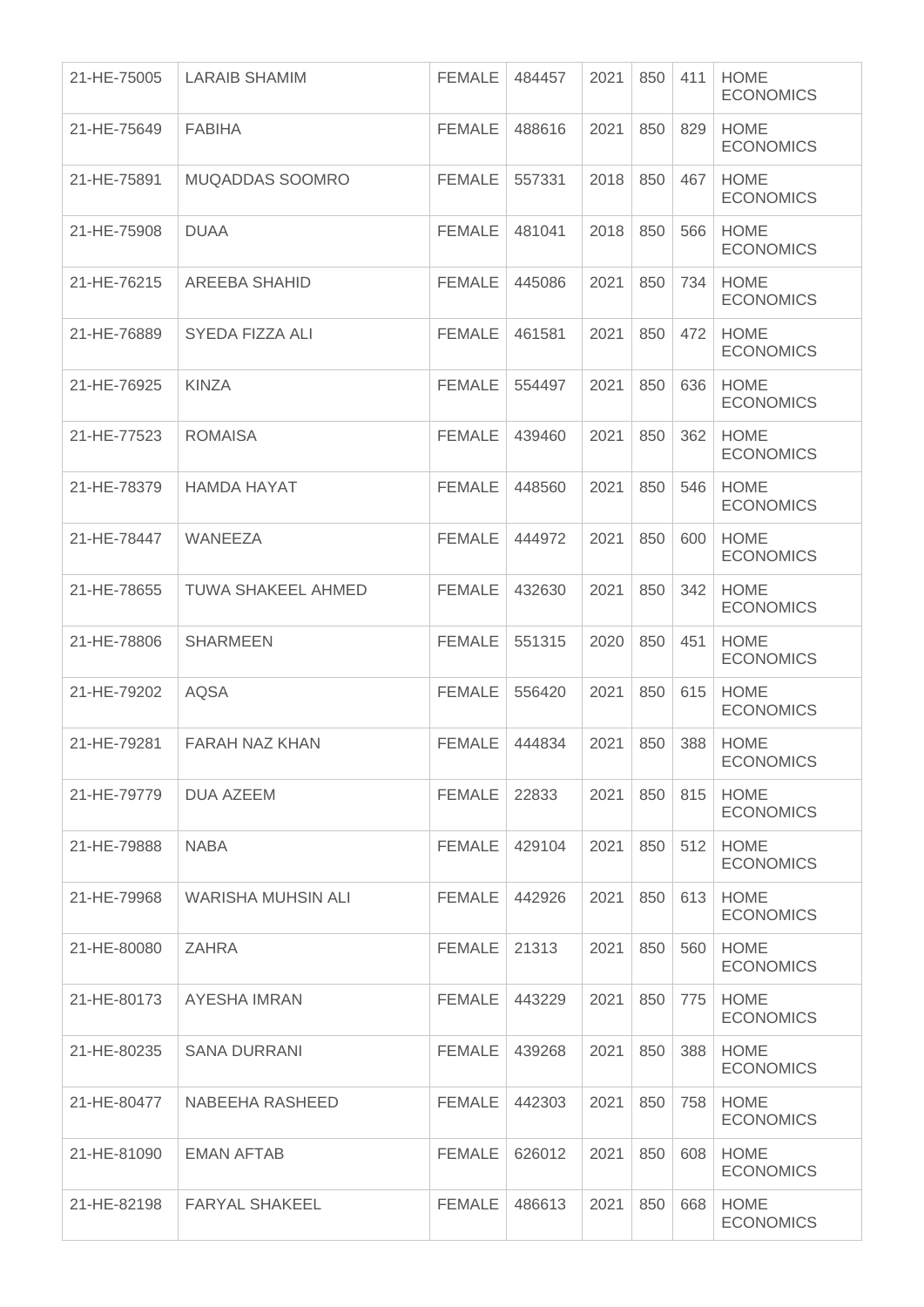| 21-HE-82303 | SAVERA GHAFFAR          | <b>FEMALE</b> | 465351 | 2021 | 850 | 526 | <b>HOME</b><br><b>ECONOMICS</b> |
|-------------|-------------------------|---------------|--------|------|-----|-----|---------------------------------|
| 21-HE-82710 | <b>HINA HINA</b>        | <b>FEMALE</b> | 122222 | 2021 | 850 | 473 | <b>HOME</b><br><b>ECONOMICS</b> |
| 21-HE-82720 | <b>KIRAN FATIMA</b>     | <b>FEMALE</b> | 489692 | 2021 | 850 | 479 | <b>HOME</b><br><b>ECONOMICS</b> |
| 21-HE-83731 | <b>MANAHIL</b>          | <b>FEMALE</b> | 508182 | 2021 | 850 | 472 | <b>HOME</b><br><b>ECONOMICS</b> |
| 21-HE-83896 | <b>BUSHRA</b>           | <b>FEMALE</b> | 431365 | 2021 | 850 | 445 | <b>HOME</b><br><b>ECONOMICS</b> |
| 21-HE-85481 | <b>SUMAIYYA AFREEN</b>  | <b>FEMALE</b> | 446278 | 2021 | 850 | 406 | <b>HOME</b><br><b>ECONOMICS</b> |
| 21-HE-85506 | <b>AREEBA KHALID</b>    | <b>FEMALE</b> | 429328 | 2021 | 850 | 694 | <b>HOME</b><br><b>ECONOMICS</b> |
| 21-HE-86007 | <b>SAKINA</b>           | <b>FEMALE</b> | 556991 | 2021 | 850 | 406 | <b>HOME</b><br><b>ECONOMICS</b> |
| 21-HE-87284 | SYEDA ABIHA FATIMA SHAH | <b>FEMALE</b> | 500014 | 2021 | 850 | 441 | <b>HOME</b><br><b>ECONOMICS</b> |
| 21-HE-87331 | <b>MARYAM HANIF</b>     | <b>FEMALE</b> | 486505 | 2021 | 850 | 633 | <b>HOME</b><br><b>ECONOMICS</b> |
| 21-HE-87430 | <b>LAIBA KHAN</b>       | <b>FEMALE</b> | 427610 | 2021 | 850 | 411 | <b>HOME</b><br><b>ECONOMICS</b> |
| 21-HE-87694 | <b>MUQADAS MARIA</b>    | <b>FEMALE</b> | 486443 | 2021 | 850 | 550 | <b>HOME</b><br><b>ECONOMICS</b> |
| 21-HE-88114 | <b>ARMEEN</b>           | <b>FEMALE</b> | 510034 | 2021 | 850 | 430 | <b>HOME</b><br><b>ECONOMICS</b> |
| 21-HE-88662 | <b>MARIA</b>            | <b>FEMALE</b> | 439942 | 2021 | 850 | 701 | <b>HOME</b><br><b>ECONOMICS</b> |
| 21-HE-88800 | <b>DUA NASIR</b>        | <b>FEMALE</b> | 552364 | 2021 | 850 | 355 | <b>HOME</b><br><b>ECONOMICS</b> |
| 21-HE-88837 | <b>NIDA</b>             | <b>FEMALE</b> | 556985 | 2021 | 850 | 424 | <b>HOME</b><br><b>ECONOMICS</b> |
| 21-HE-88962 | <b>AYESHA</b>           | <b>FEMALE</b> | 429880 | 2021 | 850 | 445 | <b>HOME</b><br><b>ECONOMICS</b> |
| 21-HE-89267 | JAWARIA MOAZZAM         | <b>FEMALE</b> | 824340 | 2021 | 850 | 373 | <b>HOME</b><br><b>ECONOMICS</b> |
| 21-HE-89345 | NOOR UL SABA            | <b>FEMALE</b> | 440990 | 2021 | 850 | 411 | <b>HOME</b><br><b>ECONOMICS</b> |
| 21-HE-89978 | <b>HANIYA AAMIR</b>     | <b>FEMALE</b> | 444036 | 2021 | 850 | 438 | <b>HOME</b><br><b>ECONOMICS</b> |
| 21-HE-91183 | <b>ZAINAB QAMAR</b>     | <b>FEMALE</b> | 443982 | 2021 | 850 | 600 | <b>HOME</b><br><b>ECONOMICS</b> |
| 21-HE-91348 | <b>ANUM PARVEEN</b>     | <b>FEMALE</b> | 584097 | 2021 | 850 | 422 | <b>HOME</b><br><b>ECONOMICS</b> |
| 21-HE-91810 | <b>PALWASHA</b>         | FEMALE        | 444976 | 2021 | 850 | 499 | <b>HOME</b><br><b>ECONOMICS</b> |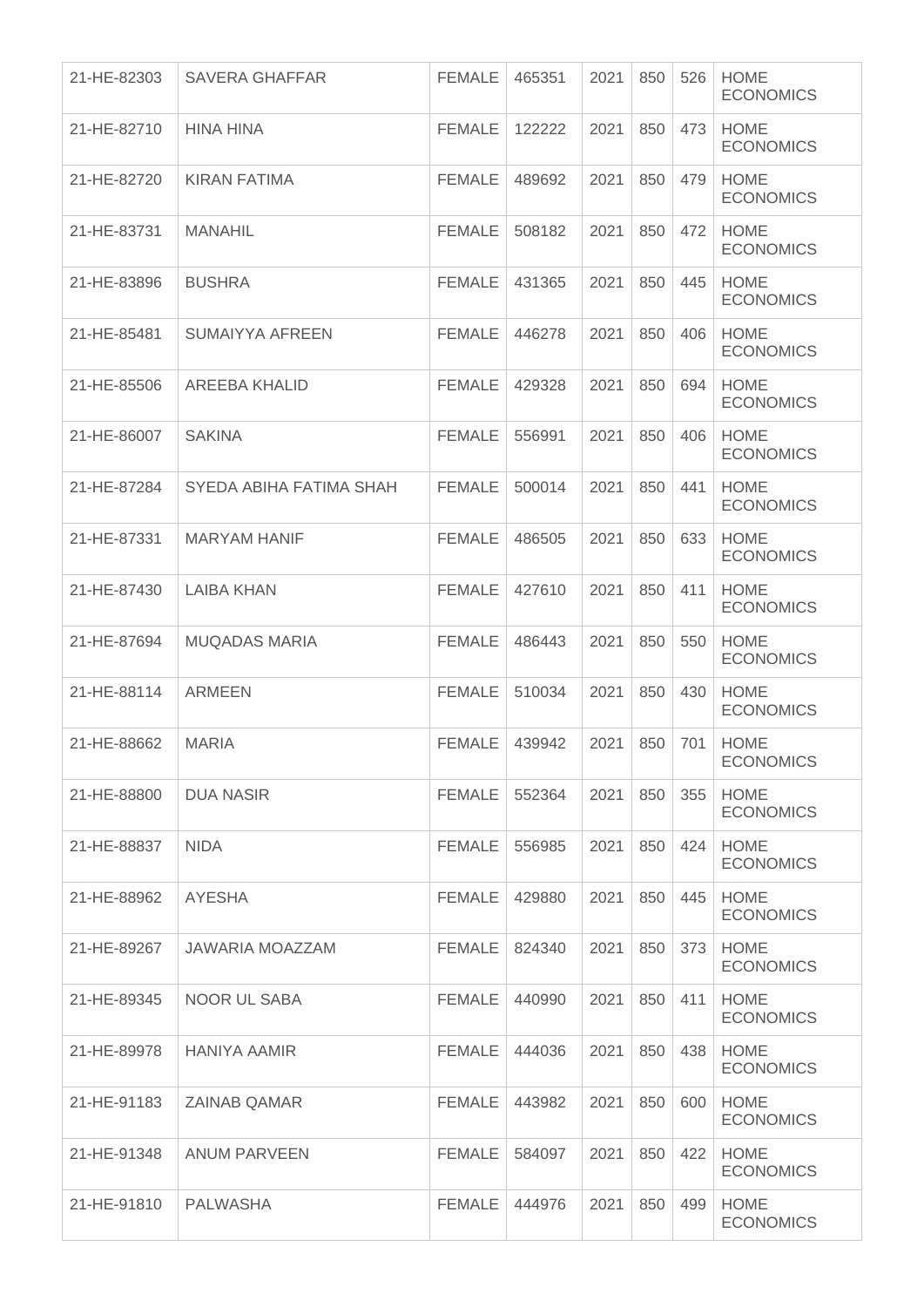| 21-HE-91966  | <b>MAIRA SAEED</b>    | <b>FEMALE</b> | 441319 | 2021 | 850 | 567 | <b>HOME</b><br><b>ECONOMICS</b> |
|--------------|-----------------------|---------------|--------|------|-----|-----|---------------------------------|
| 21-HE-92129  | <b>HUMNA SHER</b>     | <b>FEMALE</b> | 552555 | 2021 | 850 | 568 | <b>HOME</b><br><b>ECONOMICS</b> |
| 21-HE-93268  | <b>SHEEMA IMRAN</b>   | <b>FEMALE</b> | 430265 | 2021 | 850 | 533 | <b>HOME</b><br><b>ECONOMICS</b> |
| 21-HE-93325  | AMSA SIDDIQUE         | <b>FEMALE</b> | 426823 | 2021 | 850 | 438 | <b>HOME</b><br><b>ECONOMICS</b> |
| 21-HE-93652  | <b>AQSA RIZWAN</b>    | <b>FEMALE</b> | 470478 | 2021 | 850 | 343 | <b>HOME</b><br><b>ECONOMICS</b> |
| 21-HE-93728  | <b>SABA</b>           | <b>FEMALE</b> | 461647 | 2021 | 850 | 377 | <b>HOME</b><br><b>ECONOMICS</b> |
| 21-HE-94157  | <b>ATTIKA</b>         | <b>FEMALE</b> | 431358 | 2021 | 850 | 378 | <b>HOME</b><br><b>ECONOMICS</b> |
| 21-HE-94284  | <b>ALIYA HAIDER</b>   | <b>FEMALE</b> | 505745 | 2021 | 850 | 421 | <b>HOME</b><br><b>ECONOMICS</b> |
| 21-HE-94319  | <b>MUQADDAS</b>       | <b>FEMALE</b> | 461164 | 2018 | 850 | 478 | <b>HOME</b><br><b>ECONOMICS</b> |
| 21-HE-94910  | <b>UME HABIBA</b>     | <b>FEMALE</b> | 550583 | 2021 | 850 | 562 | <b>HOME</b><br><b>ECONOMICS</b> |
| 21-HE-96113  | <b>ABIA KHAN</b>      | <b>FEMALE</b> | 432175 | 2021 | 850 | 606 | <b>HOME</b><br><b>ECONOMICS</b> |
| 21-HE-96196  | <b>WAREESHA</b>       | <b>FEMALE</b> | 429322 | 2021 | 850 | 498 | <b>HOME</b><br><b>ECONOMICS</b> |
| 21-HE-97256  | <b>MUQADDAS</b>       | <b>FEMALE</b> | 956842 | 2019 | 850 | 415 | <b>HOME</b><br><b>ECONOMICS</b> |
| 21-HE-97290  | <b>ROMESA ANWAR</b>   | <b>FEMALE</b> | 434519 | 2021 | 850 | 387 | <b>HOME</b><br><b>ECONOMICS</b> |
| 21-HE-97499  | UNZILA HARIS          | <b>FEMALE</b> | 443639 | 2021 | 850 | 507 | <b>HOME</b><br><b>ECONOMICS</b> |
| 21-HE-97565  | <b>NABIHA GUL</b>     | <b>FEMALE</b> | 506794 | 2021 | 850 | 550 | <b>HOME</b><br><b>ECONOMICS</b> |
| 21-HE-98279  | KASHAF KHAN           | <b>FEMALE</b> | 488488 | 2021 | 850 | 657 | <b>HOME</b><br><b>ECONOMICS</b> |
| 21-HE-98508  | SAMINA BANO           | <b>FEMALE</b> | 449785 | 2021 | 850 | 479 | <b>HOME</b><br><b>ECONOMICS</b> |
| 21-HE-99355  | <b>BUSHRA IBRAHIM</b> | <b>FEMALE</b> | 450384 | 2018 | 850 | 593 | <b>HOME</b><br><b>ECONOMICS</b> |
| 21-HE-100460 | <b>MISHA</b>          | <b>FEMALE</b> | 484613 | 2021 | 850 | 695 | <b>HOME</b><br><b>ECONOMICS</b> |
| 21-HE-100688 | REDA                  | <b>FEMALE</b> | 439447 | 2021 | 850 | 508 | <b>HOME</b><br><b>ECONOMICS</b> |
| 21-HE-100700 | <b>MANAL</b>          | <b>FEMALE</b> | 439444 | 2021 | 850 | 397 | <b>HOME</b><br><b>ECONOMICS</b> |
| 21-HE-101257 | <b>ISHA NADEEM</b>    | <b>FEMALE</b> | 551217 | 2019 | 850 | 465 | <b>HOME</b><br><b>ECONOMICS</b> |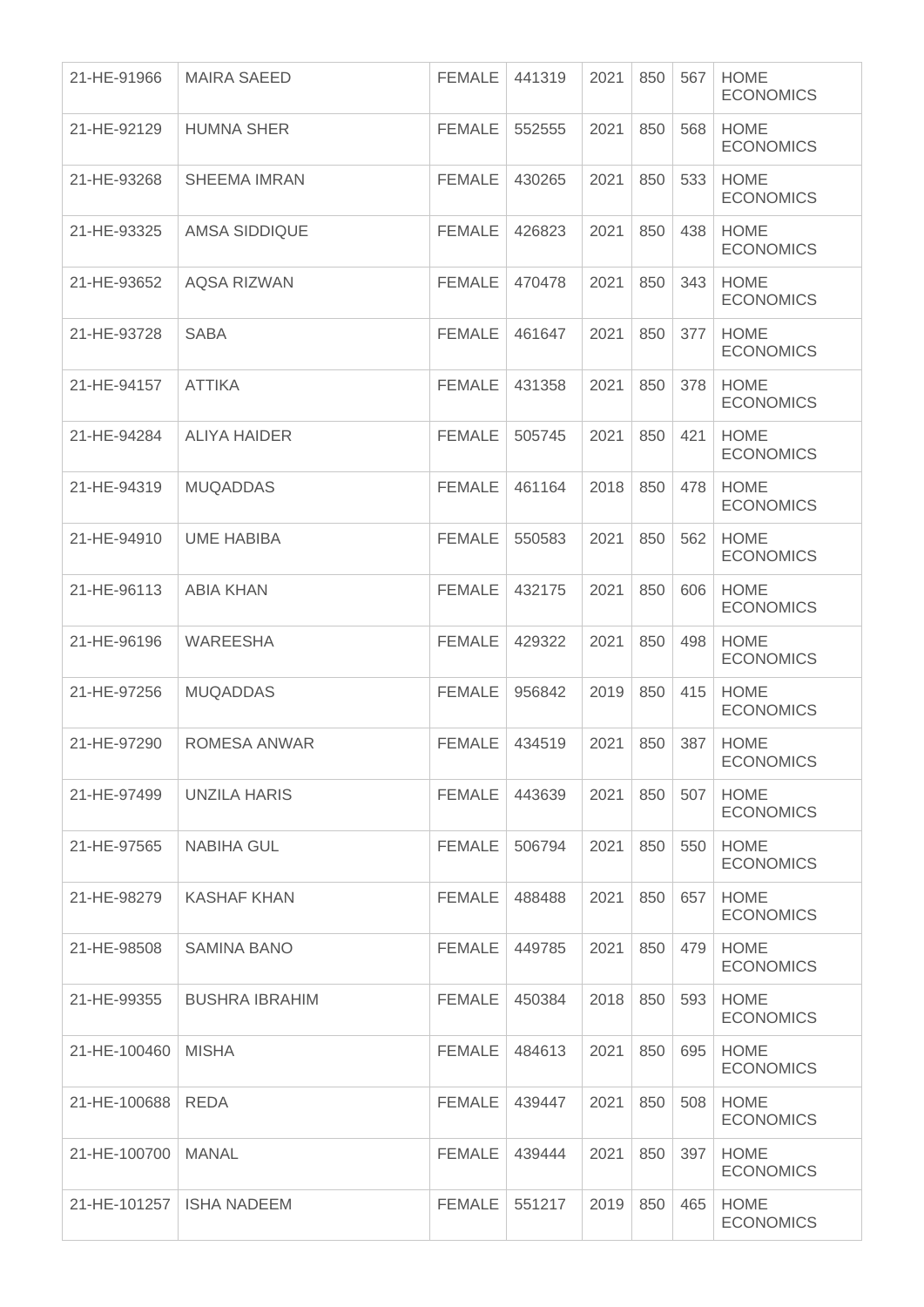| 21-HE-101740 | AAMNA SHAHID                      | <b>FEMALE</b> | 478845 | 2020 | 850 | 800 | <b>HOME</b><br><b>ECONOMICS</b> |
|--------------|-----------------------------------|---------------|--------|------|-----|-----|---------------------------------|
| 21-HE-101839 | SADIA HIFZA                       | <b>FEMALE</b> | 484227 | 2021 | 850 | 712 | <b>HOME</b><br><b>ECONOMICS</b> |
| 21-HE-102029 | SYEDA QUDOOS ZEHRA NAQVI          | FEMALE        | 555818 | 2021 | 850 | 635 | <b>HOME</b><br><b>ECONOMICS</b> |
| 21-HE-102370 | <b>TAHREEM AMIR</b>               | <b>FEMALE</b> | 478935 | 2021 | 850 | 775 | <b>HOME</b><br><b>ECONOMICS</b> |
| 21-HE-102436 | KHADIJA ZAHID                     | <b>FEMALE</b> | 452311 | 2021 | 850 | 533 | <b>HOME</b><br><b>ECONOMICS</b> |
| 21-HE-102776 | AAMNA SHAHID                      | <b>FEMALE</b> | 478845 | 2021 | 850 | 795 | <b>HOME</b><br><b>ECONOMICS</b> |
| 21-HE-102975 | <b>UMAMA</b>                      | <b>FEMALE</b> | 461650 | 2021 | 850 | 512 | <b>HOME</b><br><b>ECONOMICS</b> |
| 21-HE-103278 | <b>AYESHA</b>                     | <b>FEMALE</b> | 475922 | 2020 | 850 | 389 | <b>HOME</b><br><b>ECONOMICS</b> |
| 21-HE-103720 | <b>RUBAB KHANUM</b>               | <b>FEMALE</b> | 550476 | 2021 | 850 | 389 | <b>HOME</b><br><b>ECONOMICS</b> |
| 21-HE-103784 | <b>AINI</b>                       | <b>FEMALE</b> | 553803 | 2021 | 850 | 408 | <b>HOME</b><br><b>ECONOMICS</b> |
| 21-HE-104085 | <b>FAIZA SHAFAAT</b>              | <b>FEMALE</b> | 41003  | 2021 | 850 | 396 | <b>HOME</b><br><b>ECONOMICS</b> |
| 21-HE-104089 | <b>FIZZA FATIMA</b>               | <b>FEMALE</b> | 491713 | 2020 | 850 | 430 | <b>HOME</b><br><b>ECONOMICS</b> |
| 21-HE-104244 | SUMAYYA AZHAR                     | <b>FEMALE</b> | 438863 | 2021 | 850 | 573 | <b>HOME</b><br><b>ECONOMICS</b> |
| 21-HE-104810 | <b>SHEHNILA BANO</b>              | <b>FEMALE</b> | 483706 | 2021 | 850 | 634 | <b>HOME</b><br><b>ECONOMICS</b> |
|              | $21$ -HE-104844   NABEELA RAJPAR  | FEMALE        | 445578 | 2018 | 850 | 626 | <b>HOME</b><br><b>ECONOMICS</b> |
| 21-HE-105214 | WANIYA EMAAN                      | <b>FEMALE</b> | 441457 | 2021 | 850 | 422 | <b>HOME</b><br><b>ECONOMICS</b> |
|              | 21-HE-105912   LAIBA FAZAL USMANI | <b>FEMALE</b> | 440308 | 2021 | 850 | 387 | <b>HOME</b><br><b>ECONOMICS</b> |
| 21-HE-106335 | <b>HAFSA BASHIR</b>               | <b>FEMALE</b> | 433492 | 2021 | 850 | 398 | <b>HOME</b><br><b>ECONOMICS</b> |
| 21-HE-106344 | <b>AIMAN</b>                      | <b>FEMALE</b> | 484432 | 2021 | 850 | 752 | <b>HOME</b><br><b>ECONOMICS</b> |
| 21-HE-107633 | <b>HOORAIN SABIR</b>              | <b>FEMALE</b> | 442815 | 2021 | 850 | 397 | <b>HOME</b><br><b>ECONOMICS</b> |
| 21-HE-107874 | <b>HAFSA</b>                      | <b>FEMALE</b> | 551397 | 2021 | 850 | 373 | <b>HOME</b><br><b>ECONOMICS</b> |
| 21-HE-108878 | <b>AIZA</b>                       | <b>FEMALE</b> | 450090 | 2021 | 850 | 438 | <b>HOME</b><br><b>ECONOMICS</b> |
|              | 21-HE-109425   AYESHA AHMED       | FEMALE        | 443151 | 2021 | 850 | 421 | <b>HOME</b><br><b>ECONOMICS</b> |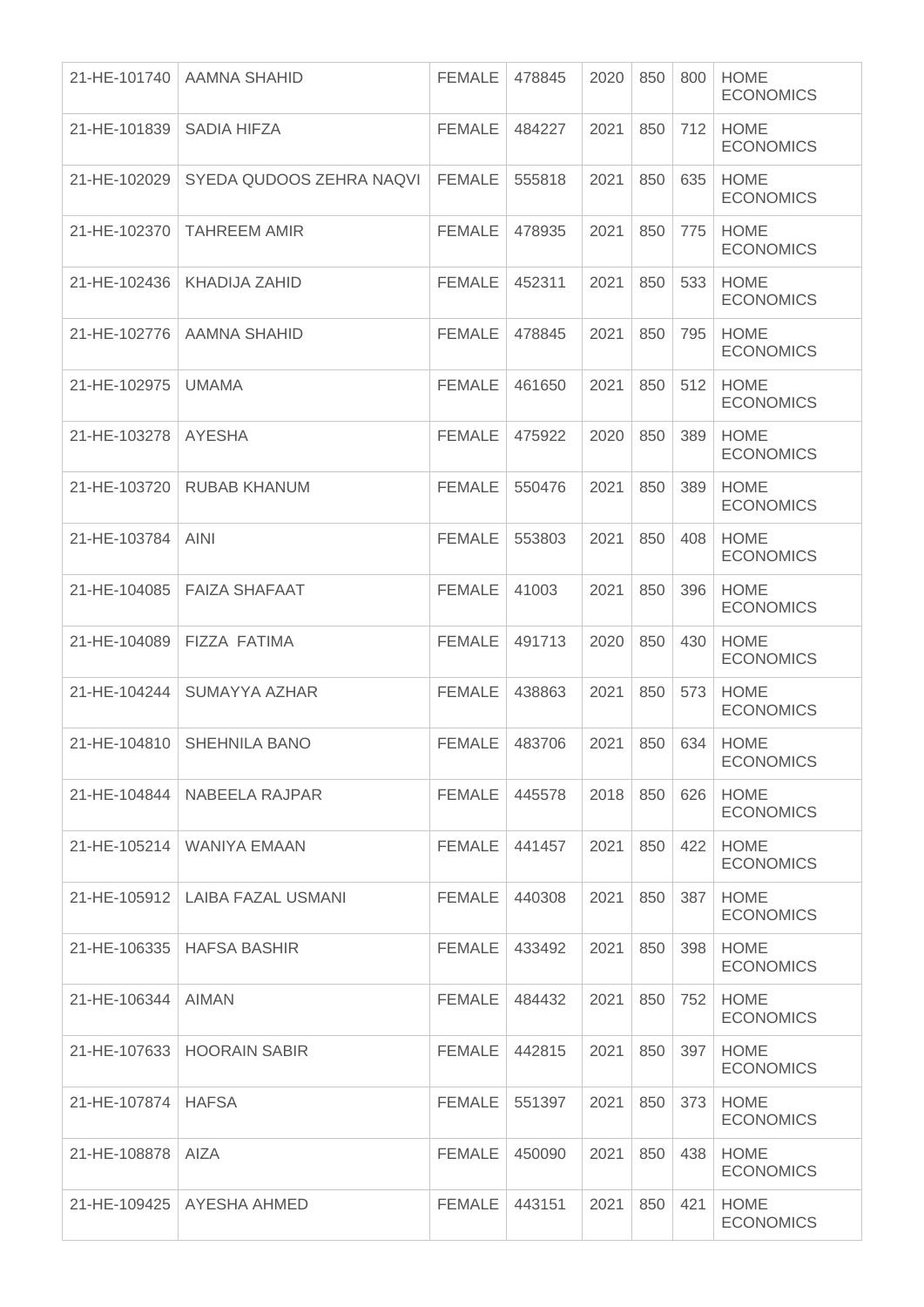| 21-HE-109552          | <b>AIMAN HAMID</b>           | <b>FEMALE</b> | 111539 | 2021 | 850 | 590 | <b>HOME</b><br><b>ECONOMICS</b> |
|-----------------------|------------------------------|---------------|--------|------|-----|-----|---------------------------------|
| 21-HE-109737          | UNZILA FATIMA                | <b>FEMALE</b> | 453358 | 2021 | 850 | 387 | <b>HOME</b><br><b>ECONOMICS</b> |
|                       | 21-HE-109904   ZEENAT KHAN   | <b>FEMALE</b> | 470554 | 2018 | 850 | 717 | <b>HOME</b><br><b>ECONOMICS</b> |
| 21-HE-110114          | <b>MUSKAN</b>                | <b>FEMALE</b> | 553391 | 2021 | 850 | 508 | <b>HOME</b><br><b>ECONOMICS</b> |
| 21-HE-110199          | <b>AINI</b>                  | <b>FEMALE</b> | 553803 | 2021 | 850 | 408 | <b>HOME</b><br><b>ECONOMICS</b> |
| 21-HE-110831          | <b>HANIA SHAMSHAD</b>        | <b>FEMALE</b> | 433282 | 2020 | 850 | 594 | <b>HOME</b><br><b>ECONOMICS</b> |
|                       | 21-HE-111310   SABIKA IMTIAZ | <b>FEMALE</b> | 501014 | 2020 | 850 | 349 | <b>HOME</b><br><b>ECONOMICS</b> |
| 21-HE-111357          | <b>FATIMA AKRAM</b>          | <b>FEMALE</b> | 469458 | 2021 | 850 | 539 | <b>HOME</b><br><b>ECONOMICS</b> |
| 21-HE-111522          | <b>MAHNOOR</b>               | <b>FEMALE</b> | 450635 | 2021 | 850 | 406 | <b>HOME</b><br><b>ECONOMICS</b> |
| 21-HE-111794   LARAIB |                              | <b>FEMALE</b> | 478902 | 2021 | 850 | 769 | <b>HOME</b><br><b>ECONOMICS</b> |
| 21-HE-112251          | <b>ESHA BATOOL</b>           | <b>FEMALE</b> | 491632 | 2019 | 850 | 471 | <b>HOME</b><br><b>ECONOMICS</b> |
| 21-HE-112837          | <b>ZILL E HUMA</b>           | <b>FEMALE</b> | 445168 | 2021 | 850 | 377 | <b>HOME</b><br><b>ECONOMICS</b> |
| 21-HE-113232          | <b>UZMA</b>                  | <b>FEMALE</b> | 432719 | 2021 | 850 | 483 | <b>HOME</b><br><b>ECONOMICS</b> |
| 21-HE-114436          | ANOOSHA MAHMOOD              | FEMALE        | 439781 | 2021 | 850 | 769 | <b>HOME</b><br><b>ECONOMICS</b> |
| 21-HE-115290   HAFSA  |                              | <b>FEMALE</b> | 556852 | 2018 | 850 | 567 | <b>HOME</b><br><b>ECONOMICS</b> |
| 21-HE-115733          | NIMRA AHMED                  | <b>FEMALE</b> | 21876  | 2020 | 850 | 404 | <b>HOME</b><br><b>ECONOMICS</b> |
| 21-HE-115948          | AQSA MUHAMMAD ISHAQ          | <b>FEMALE</b> | 556823 | 2018 | 850 | 590 | <b>HOME</b><br><b>ECONOMICS</b> |
| 21-HE-116914          | SADIA MANZOOR                | <b>FEMALE</b> | 940068 | 2021 | 850 | 477 | <b>HOME</b><br><b>ECONOMICS</b> |
| 21-HE-117097          | SADIA MANZOOR                | <b>FEMALE</b> | 940068 | 2019 | 850 | 483 | <b>HOME</b><br><b>ECONOMICS</b> |
| 21-HE-117273          | MUZDAA FATIMA                | <b>FEMALE</b> | 485687 | 2021 | 850 | 508 | <b>HOME</b><br><b>ECONOMICS</b> |
| 21-HE-117751          | <b>ZAINAB FAISAL</b>         | <b>FEMALE</b> | 431073 | 2021 | 850 | 455 | <b>HOME</b><br><b>ECONOMICS</b> |
| 21-HE-120608          | <b>BIBI KHADIJA</b>          | <b>FEMALE</b> | 449886 | 2019 | 850 | 413 | <b>HOME</b><br><b>ECONOMICS</b> |
| 21-HE-120856          | MUBASHARAH HUSSAIN           | FEMALE        | 443554 | 2021 | 850 | 516 | <b>HOME</b><br><b>ECONOMICS</b> |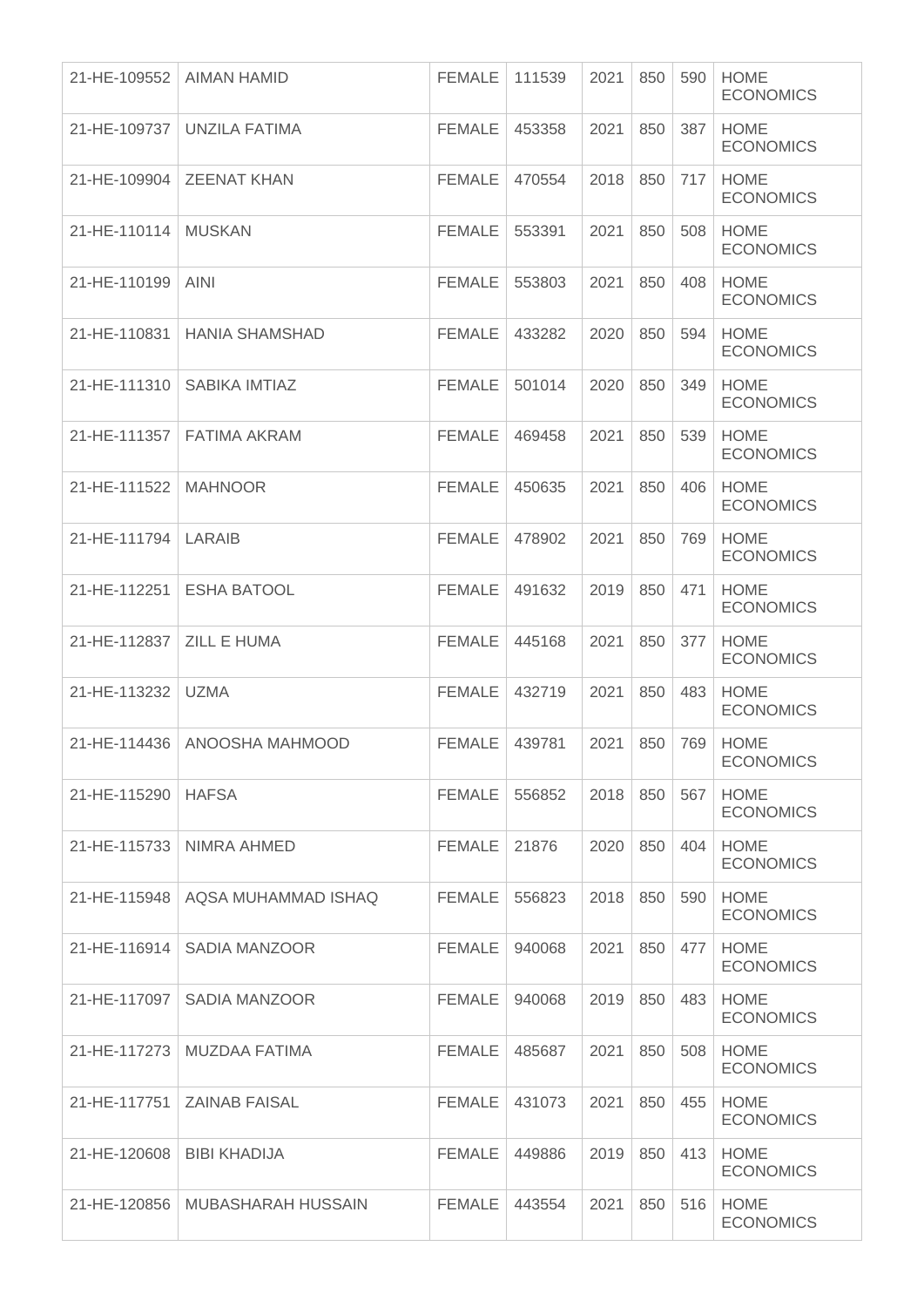| 21-HE-120938             | AMNA                             | <b>FEMALE</b> | 449887  | 2018 | 850 | 374 | <b>HOME</b><br><b>ECONOMICS</b> |
|--------------------------|----------------------------------|---------------|---------|------|-----|-----|---------------------------------|
| 21-HE-120958             | <b>KHOULA BINT IRFAN</b>         | <b>FEMALE</b> | 488988  | 2021 | 850 | 681 | <b>HOME</b><br><b>ECONOMICS</b> |
| 21-HE-121035             | <b>EISHA</b>                     | <b>FEMALE</b> | 577329  | 2020 | 850 | 494 | <b>HOME</b><br><b>ECONOMICS</b> |
| 21-HE-121481             | <b>SANA</b>                      | <b>FEMALE</b> | 468975  | 2021 | 850 | 397 | <b>HOME</b><br><b>ECONOMICS</b> |
| 21-HE-122624             | AMMARA ABID                      | <b>FEMALE</b> | 434842  | 2021 | 850 | 420 | <b>HOME</b><br><b>ECONOMICS</b> |
| 21-HE-123550             | AMMARA ABID                      | <b>FEMALE</b> | 434842  | 2021 | 850 | 420 | <b>HOME</b><br><b>ECONOMICS</b> |
| 21-HE-123791             | <b>AIMAN</b>                     | <b>FEMALE</b> | 456060  | 2021 | 850 | 344 | <b>HOME</b><br><b>ECONOMICS</b> |
| 21-HE-123821             | <b>NARMEEN</b>                   | <b>FEMALE</b> | 514580  | 2021 | 850 | 461 | <b>HOME</b><br><b>ECONOMICS</b> |
| 21-HE-124331             | <b>AIMAN SHAHBAZ</b>             | <b>FEMALE</b> | 437284  | 2021 | 850 | 363 | <b>HOME</b><br><b>ECONOMICS</b> |
| 21-HE-125610             | <b>RABIA</b>                     | <b>FEMALE</b> | 442753  | 2021 | 850 | 617 | <b>HOME</b><br><b>ECONOMICS</b> |
| 21-HE-126063             | <b>UMAIMA GUL AFRIDI</b>         | <b>FEMALE</b> | 506766  | 2021 | 850 | 372 | <b>HOME</b><br><b>ECONOMICS</b> |
| 21-HE-126163             | RAMEESHA TARIQ                   | <b>FEMALE</b> | 440737  | 2021 | 850 | 386 | <b>HOME</b><br><b>ECONOMICS</b> |
| 21-HE-126477             | <b>MUNTAHA SHAMIM</b>            | <b>FEMALE</b> | 449398  | 2021 | 850 | 370 | <b>HOME</b><br><b>ECONOMICS</b> |
| 21-HE-127304             | <b>TILYAN</b>                    | <b>FEMALE</b> | 557583  | 2019 | 850 | 467 | <b>HOME</b><br><b>ECONOMICS</b> |
|                          | 21-HE-127364   UNZILA REHAN KHAN | <b>FEMALE</b> | 550483  | 2021 | 850 | 364 | <b>HOME</b><br><b>ECONOMICS</b> |
|                          | 21-HE-127462   LINTA REHAN KHAN  | <b>FEMALE</b> | 425580  | 2021 | 850 | 421 | <b>HOME</b><br><b>ECONOMICS</b> |
| 21-HE-128226   EMAN SAAD |                                  | <b>FEMALE</b> | 4560666 | 2021 | 850 | 610 | <b>HOME</b><br><b>ECONOMICS</b> |
| 21-HE-128326             | <b>AYESHA SHEIKH</b>             | <b>FEMALE</b> | 462892  | 2021 | 850 | 836 | <b>HOME</b><br><b>ECONOMICS</b> |
| 21-HE-128379             | <b>EMAN SAAD</b>                 | <b>FEMALE</b> | 456066  | 2021 | 850 | 610 | <b>HOME</b><br><b>ECONOMICS</b> |
| 21-HE-128706             | <b>SAWIRA ARFAT</b>              | <b>FEMALE</b> | 440736  | 2021 | 850 | 341 | <b>HOME</b><br><b>ECONOMICS</b> |
| 21-HE-129546             | <b>MEHAK</b>                     | FEMALE        | 469359  | 2021 | 850 | 556 | <b>HOME</b><br><b>ECONOMICS</b> |
| 21-HE-130199             | <b>HAMNA SULEMAN</b>             | <b>FEMALE</b> | 444279  | 2021 | 850 | 464 | <b>HOME</b><br><b>ECONOMICS</b> |
| 21-HE-130526             | SANA ZEHAR                       | <b>FEMALE</b> | 570077  | 2021 | 850 | 562 | <b>HOME</b><br><b>ECONOMICS</b> |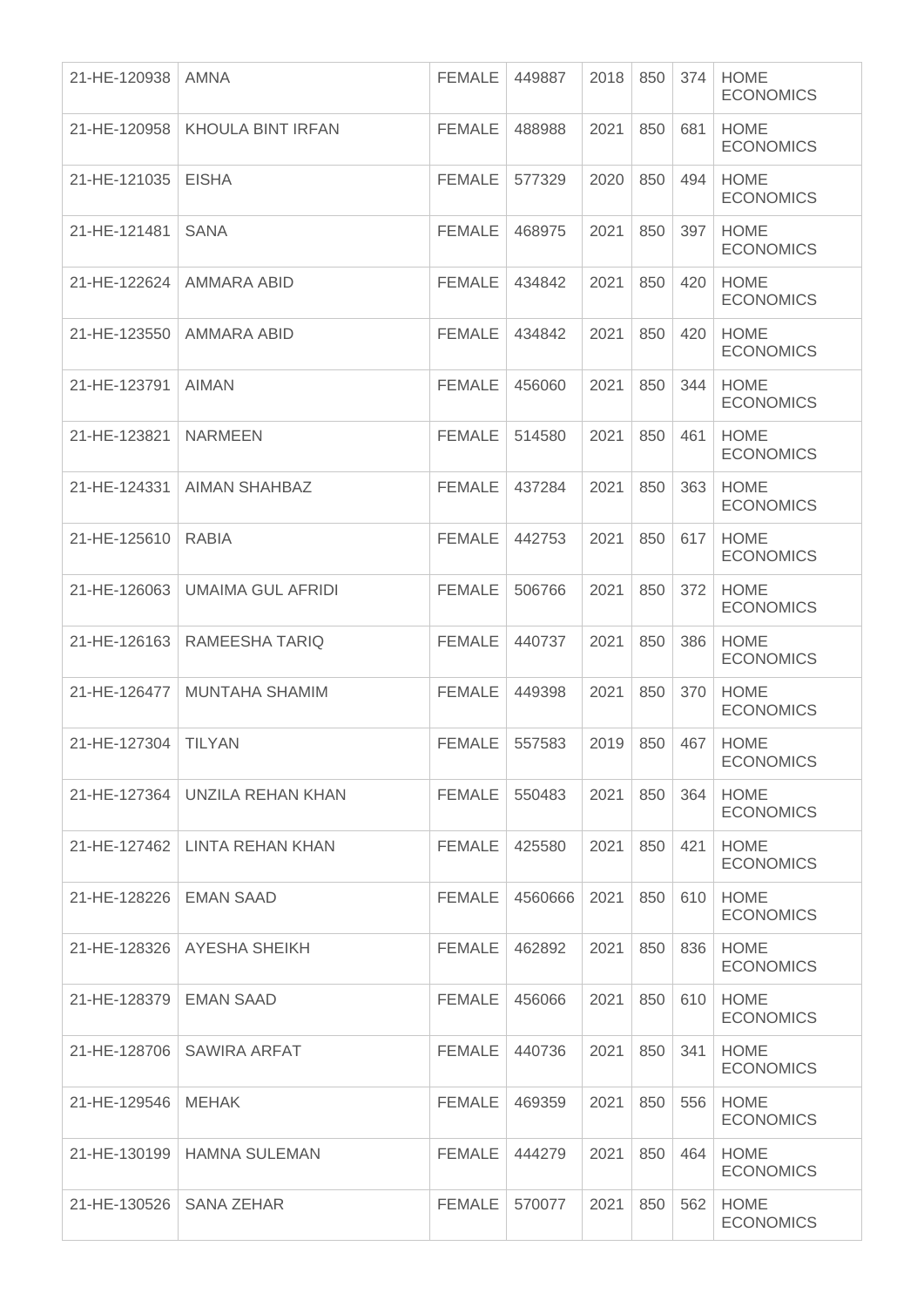| 21-HE-132867         | <b>JAVERIA AIJAZ</b>         | <b>FEMALE</b> | 502722 | 2020 | 850 | 443 | <b>HOME</b><br><b>ECONOMICS</b> |
|----------------------|------------------------------|---------------|--------|------|-----|-----|---------------------------------|
| 21-HE-134225         | <b>HOORIYA FARHAN</b>        | <b>FEMALE</b> | 489603 | 2021 | 850 | 444 | <b>HOME</b><br><b>ECONOMICS</b> |
| 21-HE-135136         | <b>DUA FATIMA</b>            | <b>FEMALE</b> | 227687 | 2021 | 850 | 649 | <b>HOME</b><br><b>ECONOMICS</b> |
| 21-HE-135507         | <b>KHUSHBOO</b>              | <b>FEMALE</b> | 470987 | 2020 | 850 | 399 | <b>HOME</b><br><b>ECONOMICS</b> |
| 21-HE-135803         | ZARA ZIA                     | <b>FEMALE</b> | 449536 | 2021 | 850 | 398 | <b>HOME</b><br><b>ECONOMICS</b> |
| 21-HE-135812         | <b>DU FATIMA</b>             | <b>FEMALE</b> | 552550 | 2021 | 850 | 649 | <b>HOME</b><br><b>ECONOMICS</b> |
| 21-HE-136258         | <b>AIMAN ZOHRA</b>           | <b>FEMALE</b> | 464611 | 2021 | 850 | 647 | <b>HOME</b><br><b>ECONOMICS</b> |
| 21-HE-136514         | <b>AQSA BIBI</b>             | <b>FEMALE</b> | 432047 | 2020 | 850 | 433 | <b>HOME</b><br><b>ECONOMICS</b> |
| 21-HE-136878         | <b>ZAINAB</b>                | <b>FEMALE</b> | 476402 | 2021 | 850 | 566 | <b>HOME</b><br><b>ECONOMICS</b> |
| 21-HE-137257         | SYEDA MANAHIL FATIMA         | <b>FEMALE</b> | 489263 | 2021 | 850 | 377 | <b>HOME</b><br><b>ECONOMICS</b> |
| 21-HE-137342         | <b>ALINA IQBAL</b>           | <b>FEMALE</b> | 558358 | 2021 | 850 | 380 | <b>HOME</b><br><b>ECONOMICS</b> |
| 21-HE-139360         | SYEDA RABIYA JAWWAD          | <b>FEMALE</b> | 488630 | 2021 | 850 | 752 | <b>HOME</b><br><b>ECONOMICS</b> |
| 21-HE-139686         | <b>ALVEENA AYOUB</b>         | <b>FEMALE</b> | 448638 | 2021 | 850 | 600 | <b>HOME</b><br><b>ECONOMICS</b> |
| 21-HE-139842         | <b>MUNAZZA</b>               | <b>FEMALE</b> | 470855 | 2021 | 850 | 343 | <b>HOME</b><br><b>ECONOMICS</b> |
| 21-HE-139945         | SAMRA NASIR                  | FEMALE        | 514529 | 2021 | 850 | 364 | <b>HOME</b><br><b>ECONOMICS</b> |
| 21-HE-141714         | EMAN                         | <b>FEMALE</b> | 467973 | 2021 | 850 | 498 | <b>HOME</b><br><b>ECONOMICS</b> |
| 21-HE-141916   KIRAN |                              | <b>FEMALE</b> | 462068 | 2020 | 850 | 417 | <b>HOME</b><br><b>ECONOMICS</b> |
| 21-HE-143049         | <b>MAHNOOR SOHAIL</b>        | FEMALE        | 510114 | 2021 | 850 | 462 | <b>HOME</b><br><b>ECONOMICS</b> |
|                      | 21-HE-144228   KAYNAT FATIMA | <b>FEMALE</b> | 454759 | 2021 | 850 | 465 | <b>HOME</b><br><b>ECONOMICS</b> |
|                      | 21-HE-145119   FARHA RAFIQ   | FEMALE        | 551148 | 2018 | 850 | 391 | <b>HOME</b><br><b>ECONOMICS</b> |
| 21-HE-146656         | <b>MAHIRA</b>                | FEMALE        | 643015 | 2021 | 850 | 340 | <b>HOME</b><br><b>ECONOMICS</b> |
| 21-HE-147625         | <b>SEEMA SHAHAB</b>          | <b>FEMALE</b> | 558461 | 2021 | 850 | 500 | <b>HOME</b><br><b>ECONOMICS</b> |
|                      | 21-HE-148009   ADAIN BALOCH  | <b>FEMALE</b> | 451987 | 2021 | 850 | 694 | <b>HOME</b><br><b>ECONOMICS</b> |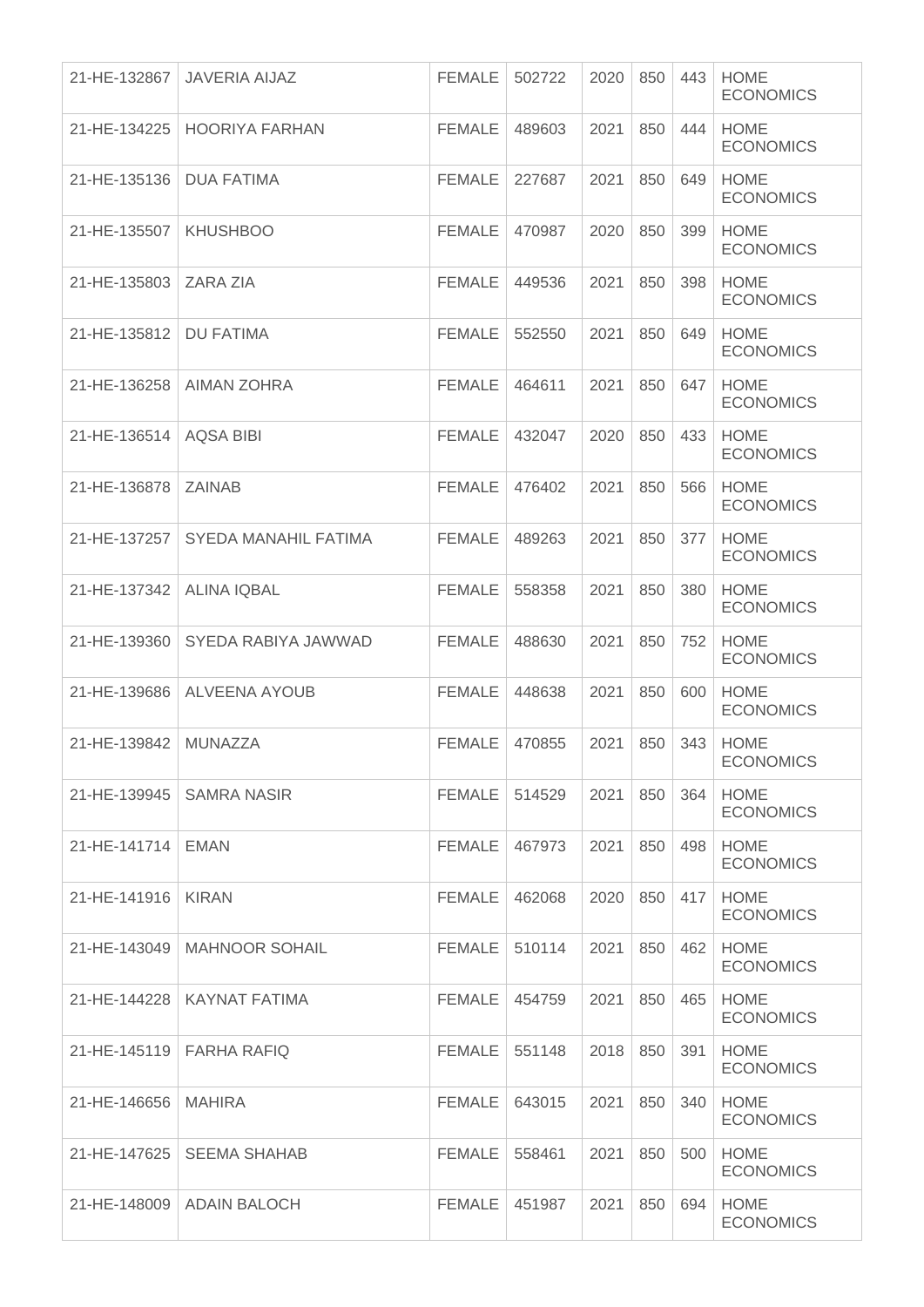| 21-HE-148137 | ROHAMA NOOR                    | <b>FEMALE</b> | 455269 | 2021 | 850 | 483 | <b>HOME</b><br><b>ECONOMICS</b> |
|--------------|--------------------------------|---------------|--------|------|-----|-----|---------------------------------|
| 21-HE-148205 | <b>MAHNOOR WALI KHAN</b>       | <b>FEMALE</b> | 437066 | 2021 | 850 | 661 | <b>HOME</b><br><b>ECONOMICS</b> |
| 21-HE-148557 | <b>MAMOONA</b>                 | <b>FEMALE</b> | 440446 | 2020 | 850 | 670 | <b>HOME</b><br><b>ECONOMICS</b> |
| 21-HE-149095 | ASMA ABU BAKAR                 | <b>FEMALE</b> | 440385 | 2021 | 850 | 376 | <b>HOME</b><br><b>ECONOMICS</b> |
| 21-HE-151643 | YOUZA ASAD NAQVI               | <b>FEMALE</b> | 625607 | 2021 | 850 | 501 | <b>HOME</b><br><b>ECONOMICS</b> |
| 21-HE-152887 | <b>TAHIRA</b>                  | <b>FEMALE</b> | 643016 | 2021 | 850 | 383 | <b>HOME</b><br><b>ECONOMICS</b> |
|              | 21-HE-154933   FATIMA TU ZEHRA | <b>FEMALE</b> | 552055 | 2021 | 850 | 635 | <b>HOME</b><br><b>ECONOMICS</b> |
| 21-HE-155346 | <b>SARAH</b>                   | <b>FEMALE</b> | 437584 | 2021 | 850 | 533 | <b>HOME</b><br><b>ECONOMICS</b> |
| 21-HE-155758 | <b>HOORIYA RAFIQ</b>           | <b>FEMALE</b> | 437364 | 2021 | 850 | 377 | <b>HOME</b><br><b>ECONOMICS</b> |
| 21-HE-155941 | <b>HALA SIDDIQUI</b>           | <b>FEMALE</b> | 431475 | 2021 | 850 | 377 | <b>HOME</b><br><b>ECONOMICS</b> |
| 21-HE-156213 | <b>MARIAM ZAMIR</b>            | <b>FEMALE</b> | 446820 | 2021 | 850 | 539 | <b>HOME</b><br><b>ECONOMICS</b> |
| 21-HE-156763 | <b>ALIZA MEHTAB</b>            | <b>FEMALE</b> | 478377 | 2021 | 850 | 702 | <b>HOME</b><br><b>ECONOMICS</b> |
| 21-HE-157401 | <b>ZUBAIDA</b>                 | <b>FEMALE</b> | 555642 | 2021 | 850 | 424 | <b>HOME</b><br><b>ECONOMICS</b> |
| 21-HE-157971 | <b>MUSKAN</b>                  | <b>FEMALE</b> | 429262 | 2020 | 850 | 361 | <b>HOME</b><br><b>ECONOMICS</b> |
| 21-HE-159844 | <b>MUSKAN</b>                  | <b>FEMALE</b> | 556342 | 2021 | 850 | 581 | <b>HOME</b><br><b>ECONOMICS</b> |
| 21-HE-160932 | <b>AISHA</b>                   | <b>FEMALE</b> | 556334 | 2021 | 850 | 485 | <b>HOME</b><br><b>ECONOMICS</b> |
| 21-HE-163059 | ROMESA KASHIF                  | <b>FEMALE</b> | 447496 | 2021 | 850 | 352 | <b>HOME</b><br><b>ECONOMICS</b> |
| 21-HE-163064 | <b>MAHNOOR</b>                 | <b>FEMALE</b> | 429853 | 2021 | 850 | 498 | <b>HOME</b><br><b>ECONOMICS</b> |
| 21-HE-163634 | LAIBA JAMEEL                   | <b>FEMALE</b> | 489370 | 2021 | 850 | 387 | <b>HOME</b><br><b>ECONOMICS</b> |
| 21-HE-163738 | <b>KULSOOM</b>                 | <b>FEMALE</b> | 435396 | 2018 | 850 | 558 | <b>HOME</b><br><b>ECONOMICS</b> |
| 21-HE-163970 | <b>AMAIM AKBER</b>             | <b>FEMALE</b> | 489693 | 2021 | 850 | 472 | <b>HOME</b><br><b>ECONOMICS</b> |
| 21-HE-164050 | <b>TANSARA ALI</b>             | <b>FEMALE</b> | 550653 | 2021 | 850 | 642 | <b>HOME</b><br><b>ECONOMICS</b> |
| 21-HE-164117 | <b>MUBASHRA</b>                | <b>FEMALE</b> | 472021 | 2020 | 850 | 385 | <b>HOME</b><br><b>ECONOMICS</b> |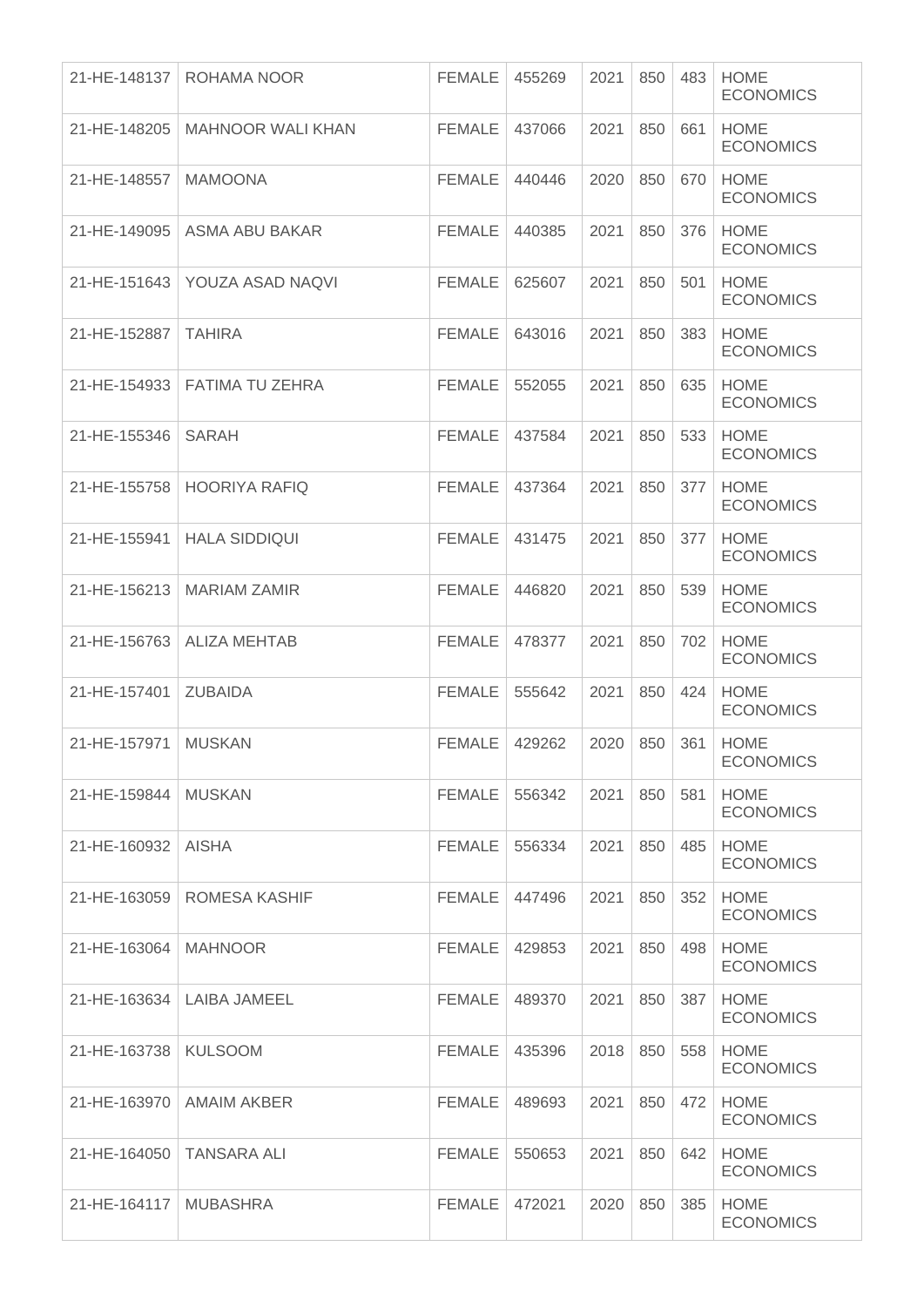| 21-HE-165285          | RUDABA FAROOQ                    | <b>FEMALE</b> | 510294 | 2018 | 850 | 371 | <b>HOME</b><br><b>ECONOMICS</b> |
|-----------------------|----------------------------------|---------------|--------|------|-----|-----|---------------------------------|
| 21-HE-167756          | <b>SAMREEN</b>                   | <b>FEMALE</b> | 462982 | 2021 | 850 | 431 | <b>HOME</b><br><b>ECONOMICS</b> |
| 21-HE-167856          | SHEHZADI AIMAN                   | <b>FEMALE</b> | 550336 | 2021 | 850 | 423 | <b>HOME</b><br><b>ECONOMICS</b> |
| 21-HE-168117          | <b>SIDRA</b>                     | <b>FEMALE</b> | 552388 | 2021 | 850 | 380 | <b>HOME</b><br><b>ECONOMICS</b> |
| 21-HE-168971          | <b>MEMOONA</b>                   | <b>FEMALE</b> | 973021 | 2018 | 850 | 489 | <b>HOME</b><br><b>ECONOMICS</b> |
| 21-HE-169601          | AQSA MUHAMMAD ISHAQ              | <b>FEMALE</b> | 556822 | 2018 | 850 | 601 | <b>HOME</b><br><b>ECONOMICS</b> |
| 21-HE-169838          | <b>ISRA ISLAM</b>                | <b>FEMALE</b> | 443020 | 2021 | 850 | 341 | <b>HOME</b><br><b>ECONOMICS</b> |
| 21-HE-170293          | <b>IRAJ FATIMA KHAN SHERWANI</b> | <b>FEMALE</b> | 428457 | 2021 | 850 | 388 | <b>HOME</b><br><b>ECONOMICS</b> |
| 21-HE-170433          | <b>AREEBA RAGHIB</b>             | <b>FEMALE</b> | 482724 | 2018 | 850 | 609 | <b>HOME</b><br><b>ECONOMICS</b> |
| 21-HE-170587          | <b>ALISHBA SHAIKH</b>            | <b>FEMALE</b> | 625494 | 2021 | 850 | 545 | <b>HOME</b><br><b>ECONOMICS</b> |
| 21-HE-171742          | YUMNA MUSHTAQ                    | <b>FEMALE</b> | 442240 | 2021 | 850 | 372 | <b>HOME</b><br><b>ECONOMICS</b> |
| 21-HE-172138          | LUBABA KHALIL                    | <b>FEMALE</b> | 443004 | 2021 | 850 | 533 | <b>HOME</b><br><b>ECONOMICS</b> |
| 21-HE-173072          | DANIA SALEEM AKHTER              | <b>FEMALE</b> | 440554 | 2021 | 850 | 378 | <b>HOME</b><br><b>ECONOMICS</b> |
| 21-HE-174150          | <b>TAHIRA ABDUL QADIR</b>        | <b>FEMALE</b> | 425380 | 2019 | 850 | 563 | <b>HOME</b><br><b>ECONOMICS</b> |
| 21-HE-174354   ALISHA |                                  | FEMALE        | 554342 | 2021 | 850 | 440 | <b>HOME</b><br><b>ECONOMICS</b> |
| 21-HE-175063          | <b>UMNA</b>                      | FEMALE        | 554582 | 2021 | 850 | 575 | <b>HOME</b><br><b>ECONOMICS</b> |
| 21-HE-175234   NARGIS |                                  | <b>FEMALE</b> | 514361 | 2021 | 850 | 412 | <b>HOME</b><br><b>ECONOMICS</b> |
| 21-HE-175565          | AYESHA IRSHAD                    | <b>FEMALE</b> | 550845 | 2021 | 850 | 528 | <b>HOME</b><br><b>ECONOMICS</b> |
| 21-HE-175616          | <b>BATOOL SIDDIQUI</b>           | <b>FEMALE</b> | 430051 | 2021 | 850 | 363 | <b>HOME</b><br><b>ECONOMICS</b> |
| 21-HE-175632          | <b>SAIMA</b>                     | FEMALE        | 510490 | 2021 | 850 | 453 | <b>HOME</b><br><b>ECONOMICS</b> |
| 21-HE-175827          | <b>SADAF NAZ</b>                 | <b>FEMALE</b> | 550666 | 2021 | 850 | 713 | <b>HOME</b><br><b>ECONOMICS</b> |
| 21-HE-176015          | <b>KOMAL JAFARI</b>              | <b>FEMALE</b> | 455579 | 2021 | 850 | 405 | <b>HOME</b><br><b>ECONOMICS</b> |
| 21-HE-176276 ARISHA   |                                  | FEMALE        | 467474 | 2021 | 850 | 398 | <b>HOME</b><br><b>ECONOMICS</b> |